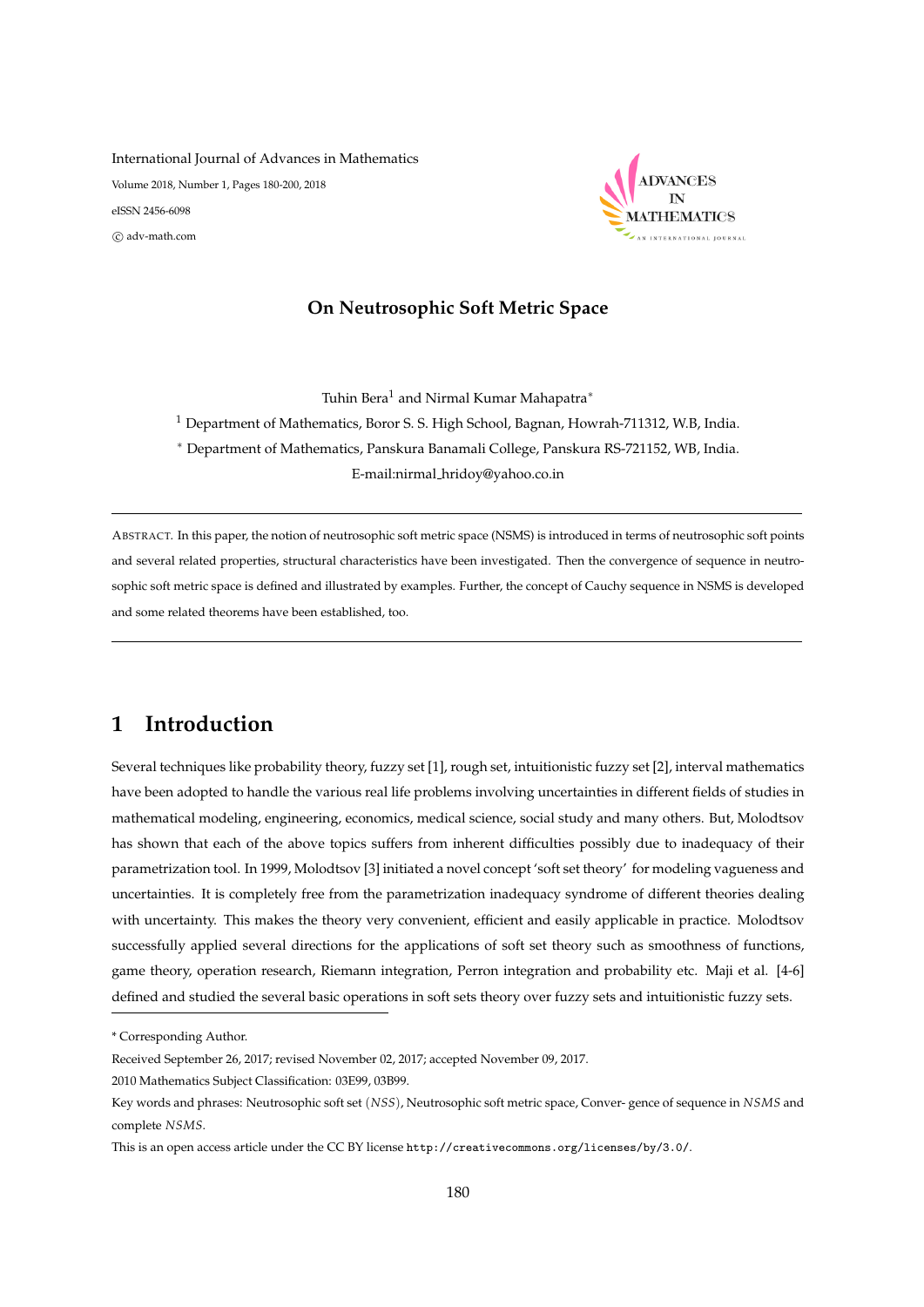Many authors [7-9] have introduced and studied several notions of fuzzy metric space from different point of view. George and Veeramani [10] have modified the concept of fuzzy metric space given by Kramosil and Michalek [8] and studied some properties [11, 12] upon this concept. Other contributions to the study of fuzzy metric space may be found in [13-17]. Chang [18] has introduced the theory of fuzzy topological spaces, Roy and Samanta [19] have defined open and closed sets on fuzzy topological spaces. Park [20] and Alaca et al. [21] defined the concept of intuitionistic fuzzy metric space with the help of continuous *t*-norms and continuous *t*-conorms as a generalisation of fuzzy metric space, respectively, in 2004 and in 2006. Using the concept of soft sets, Beaula et al. [22, 23] and Yazar et al. [24-27] have proposed the notions on soft metric spaces and soft normed spaces.

The concept of 'Neutrosophic set' (NS) was first introduced by Smarandache [28, 29] which is a generalisation of classical sets, fuzzy set, intuitionistic fuzzy set etc. Later, Maji [30] has combined this notion with soft set theory and introduced a new concept 'Neutrosophic soft set' (NSS). Using this concept, several mathematicians have produced their research works in different mathematical structures, for instance Deli and Broumi [31], Broumi and Smarandache [32]. But, this concept has been modified by Deli and Broumi [33]. Accordingly, Bera and Mahapatra [34-38] studied some algebraic structures upon this modified concept.

This paper presents the notion of NSMS in terms of neutrosophic soft points along with investigation of some related properties and theorems. Section 2 gives some preliminary useful definitions which will be used through out the paper. In Section 3, NSMS is defined and illustrated by examples along with study of some related properties. Section 4 deals with the convergence of sequence and introduction of Cauchy sequence in NSMS. Finally, the conclusion of our work is given in Section 5.

# **2 Preliminaries**

We recall some basic definitions and theorems related to fuzzy set, soft set, neutrosophic soft set for the sake of completeness.

# **2.1 Definition [37]**

**1.**A binary operation  $* : [0, 1] \times [0, 1] \rightarrow [0, 1]$  is continuous *t* - norm if  $*$  satisfies the following conditions :

- (i) ∗ is commutative and associative.
- (ii) ∗ is continuous.
- (iii)  $a * 1 = 1 * a = a$ ,  $\forall a \in [0, 1].$
- (iv)  $a * b \leq c * d$  if  $a \leq c$ ,  $b \leq d$  with  $a, b, c, d \in [0, 1]$ .

A few examples of continuous *t*-norm are  $a * b = ab$ ,  $a * b = min{a, b}$ ,  $a * b = max{a + b - 1, 0}$ .

**2.** A binary operation  $\diamond$  :  $[0,1] \times [0,1] \rightarrow [0,1]$  is continuous *t* - conorm (*s* - norm) if  $\diamond$  satisfies the following conditions:

- (i)  $\diamond$  is commutative and associative.
- (ii)  $\diamond$  is continuous.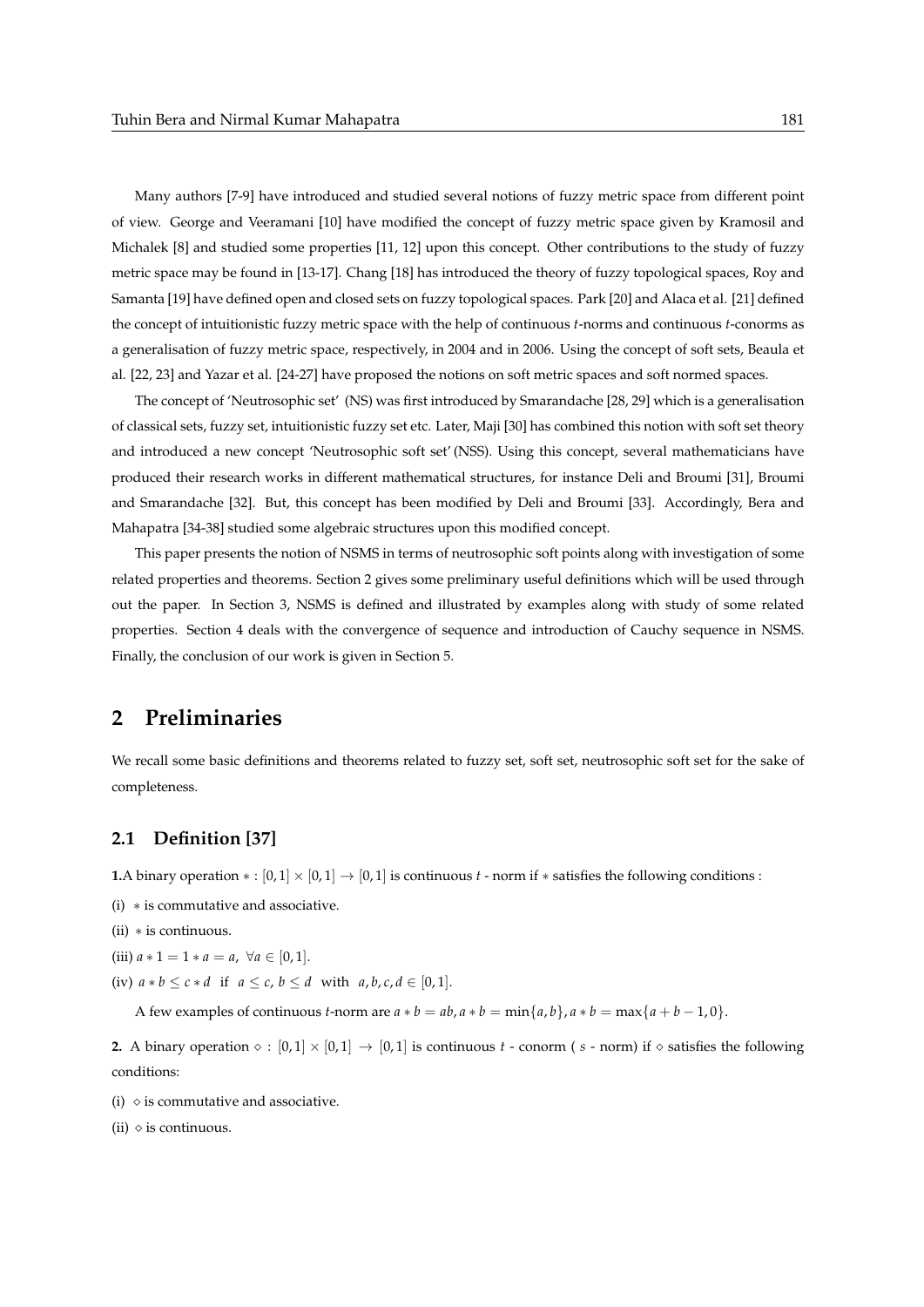(iii)  $a \diamond 0 = 0 \diamond a = a$ ,  $\forall a \in [0, 1].$ 

(iv)  $a \diamond b \leq c \diamond d$  if  $a \leq c$ ,  $b \leq d$  with  $a, b, c, d \in [0, 1]$ .

A few examples of continuous *t*-norm are  $a \diamond b = a + b - ab$ ,  $a \diamond b = \max\{a, b\}$ ,  $a \diamond b = \min\{a + b, 1\}$ .

## **2.2 Definition [29]**

Let *X* be a space of points (objects), with a generic element in *X* denoted by *x*. A neutrosophic set *A* in *X* is characterized by a truth-membership function  $T_A$ , an indeterminacy-membership function  $I_A$  and a falsitymembership function  $F_A$ .  $T_A(x)$ ,  $I_A(x)$  and  $F_A(x)$  are real standard or non-standard subsets of  $]$ <sup>-</sup>0,1<sup>+</sup>[. That is  $T_A$ ,  $I_A$ ,  $F_A: X \rightarrow ]$  – 0, 1<sup>+</sup>[. A neutrosophic set (NS) on the universe of discourse *X* is defined as :

$$
A = \{ \langle x, T_A(x), I_A(x), F_A(x) \rangle : x \in X \}
$$

There is no restriction on the sum of  $T_A(x)$ ,  $I_A(x)$ ,  $F_A(x)$  and so,  $\bar{0} \leq \sup T_A(x) + \sup T_A(x) + \sup F_A(x) \leq 3^+$ . Here 1<sup>+</sup> = 1 + *e*, where 1 is it's standard part and *e* it's non-standard part. Similarly <sup>−</sup>0 = 0 − *e*, where 0 is it's standard part and *e* it's non-standard part.

From philosophical point of view, the neutrosophic set (NS) takes the value from real standard or nonstandard subsets of ]<sup>-</sup>0,1<sup>+</sup>[. But in real life application in scientific and engineering problems, it is difficult to use NS with value from real standard or nonstandard subset of  $]$ <sup>-</sup>0,1<sup>+</sup>[. Hence we consider the NS which takes the value from the subset of [0,1].

#### **2.3 Definition [3]**

Let *U* be an initial universe set and *E* be a set of parameters. Let  $P(U)$  denote the power set of *U*. Then for  $A \subseteq E$ , a pair  $(F, A)$  is called a soft set over *U*, where  $F: A \rightarrow P(U)$  is a mapping.

# **2.4 Definition [30]**

Let *U* be an initial universe set and *E* be a set of parameters. Let *NS*(*U*) denote the set of all NSs of *U*. Then for *A* ⊂ *E*, a pair  $(F, A)$  is called an NSS over *U*, where  $F : A → NS(U)$  is a mapping.

This concept has been modified by Deli and Broumi [33] as given below.

## **2.5 Definition [33]**

Let *U* be an initial universe set and *E* be a set of parameters. Let *NS*(*U*) denote the set of all NSs of *U*. Then, a neutrosophic soft set *N* over *U* is a set defined by a set valued function  $f_N$  representing a mapping  $f_N : E \rightarrow$ *NS*(*U*) where *f<sup>N</sup>* is called approximate function of the neutrosophic soft set *N*. In other words, the neutrosophic soft set is a parameterized family of some elements of the set *NS*(*U*) and therefore it can be written as a set of ordered pairs,

$$
N = \{ (e, \{ : x \in U \}) : e \in E \}
$$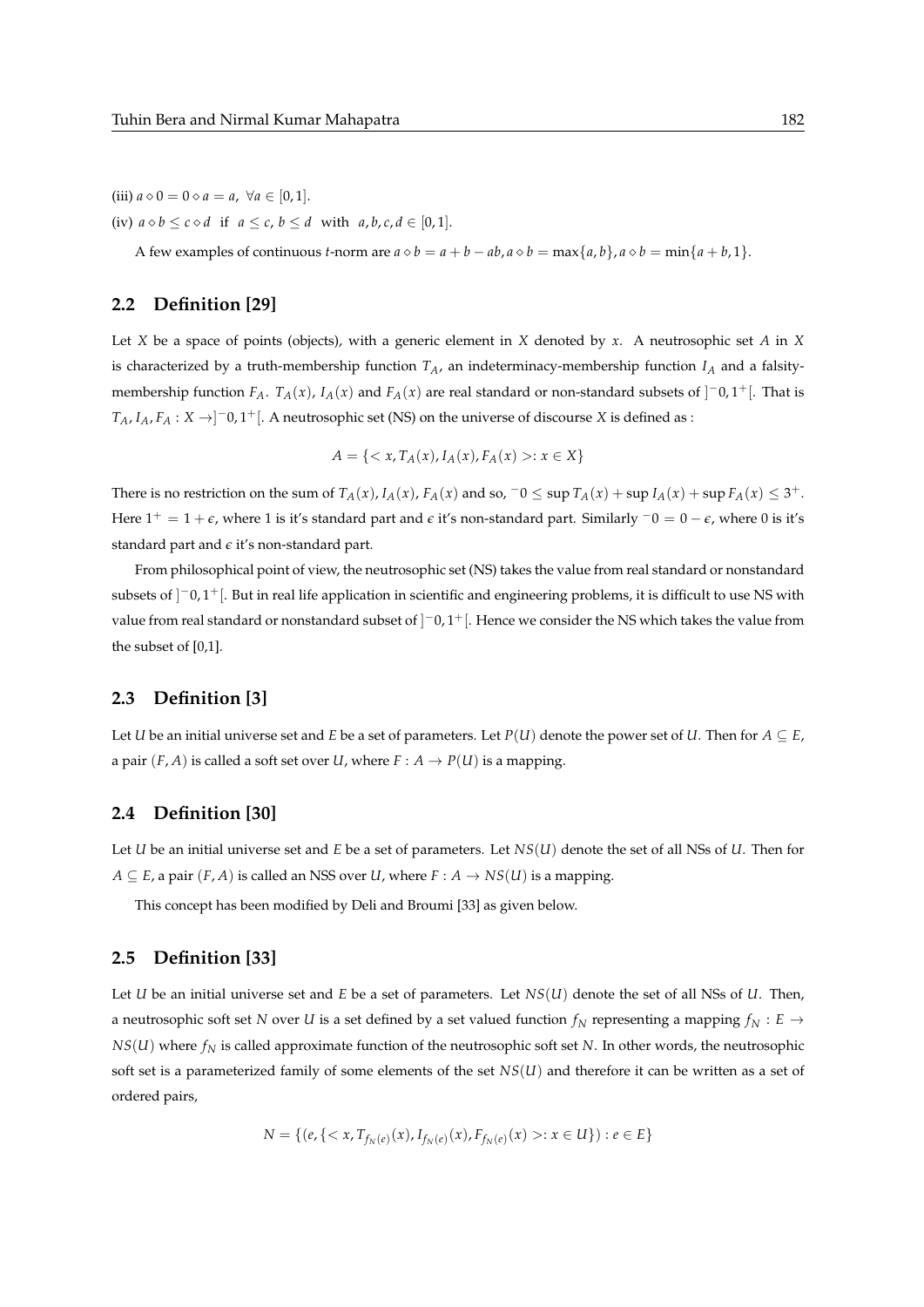where  $T_{f_N(e)}(x)$ ,  $I_{f_N(e)}(x)$ ,  $F_{f_N(e)}(x) \in [0,1]$ , respectively called the truth-membership, indeterminacy-membership, falsity-membership function of  $f_N(e)$ . Since supremum of each *T*, *I*, *F* is 1 so the inequality  $0 \le T_{f_N(e)}(x)$  +  $I_{f_N(e)}(x) + F_{f_N(e)}(x) \leq 3$  is obvious.

#### **2.5.1** *Example*

Let  $U = \{h_1, h_2, h_3\}$  be a set of houses and  $E = \{e_1$ (beautiful),  $e_2$ (wooden),  $e_3$ (costly)} be a set of parameters with respect to which the nature of houses are described. Let,

$$
f_N(e_1) = \{< h_1, (0.5, 0.6, 0.3) > , < h_2, (0.4, 0.7, 0.6) > , < h_3, (0.6, 0.2, 0.3) > \};
$$
\n
$$
f_N(e_2) = \{< h_1, (0.6, 0.3, 0.5) > , < h_2, (0.7, 0.4, 0.3) > , < h_3, (0.8, 0.6, 0.2) > \};
$$
\n
$$
f_N(e_3) = \{< h_1, (0.7, 0.4, 0.3) > , < h_2, (0.6, 0.7, 0.2) > , < h_3, (0.7, 0.2, 0.5) > \};
$$

Then  $N = \{[e_1, f_N(e_1)], [e_2, f_N(e_2)], [e_3, f_N(e_3)]\}$  is an NSS over  $(U, E)$ . The tabular representation of the NSS N is given in Table 1.

|       | $f_N(e_1)$      | Table 1 : Tabular form of NSS N.<br>$f_N(e_2)$ | $f_N(e_3)$      |
|-------|-----------------|------------------------------------------------|-----------------|
| $h_1$ | (0.5, 0.6, 0.3) | (0.6, 0.3, 0.5)                                | (0.7, 0.4, 0.3) |
| h     | (0.4, 0.7, 0.6) | (0.7, 0.4, 0.3)                                | (0.6, 0.7, 0.2) |
| $h_3$ | (0.6, 0.2, 0.3) | (0.8, 0.6, 0.2)                                | (0.7, 0.2, 0.5) |

#### **2.5.2 Definition [33]**

The complement of a neutrosophic soft set  $N$  is denoted by  $N^c$  and is defined as :

$$
N^c = \{ (e, \{ < x, F_{f_N(e)}(x), 1 - I_{f_N(e)}(x), T_{f_N(e)}(x) > : x \in U \}) : e \in E \}
$$

#### **2.5.3 Definition [33]**

Let *N*<sup>1</sup> and *N*<sup>2</sup> be two NSSs over the common universe (*U*, *E*). Then *N*<sup>1</sup> is said to be the neutrosophic soft subset of *N*<sub>2</sub> if  $\forall e \in E$  and  $x \in U$ ,

$$
T_{f_{N_1}(e)}(x) \leq T_{f_{N_2}(e)}(x), I_{f_{N_1}(e)}(x) \geq I_{f_{N_2}(e)}(x), F_{f_{N_1}(e)}(x) \geq F_{f_{N_2}(e)}(x).
$$

We write  $N_1 \subseteq N_2$  and then  $N_2$  is the neutrosophic soft superset of  $N_1$ .

#### **2.5.4 Definition [33]**

Let *N*<sub>1</sub> and *N*<sub>2</sub> be two NSSs over the common universe (*U*, *E*). Then their union is denoted by  $N_1 \cup N_2 = N_3$  and is defined as :

$$
N_3 = \{ (e, \{ : x \in U \}) : e \in E \}
$$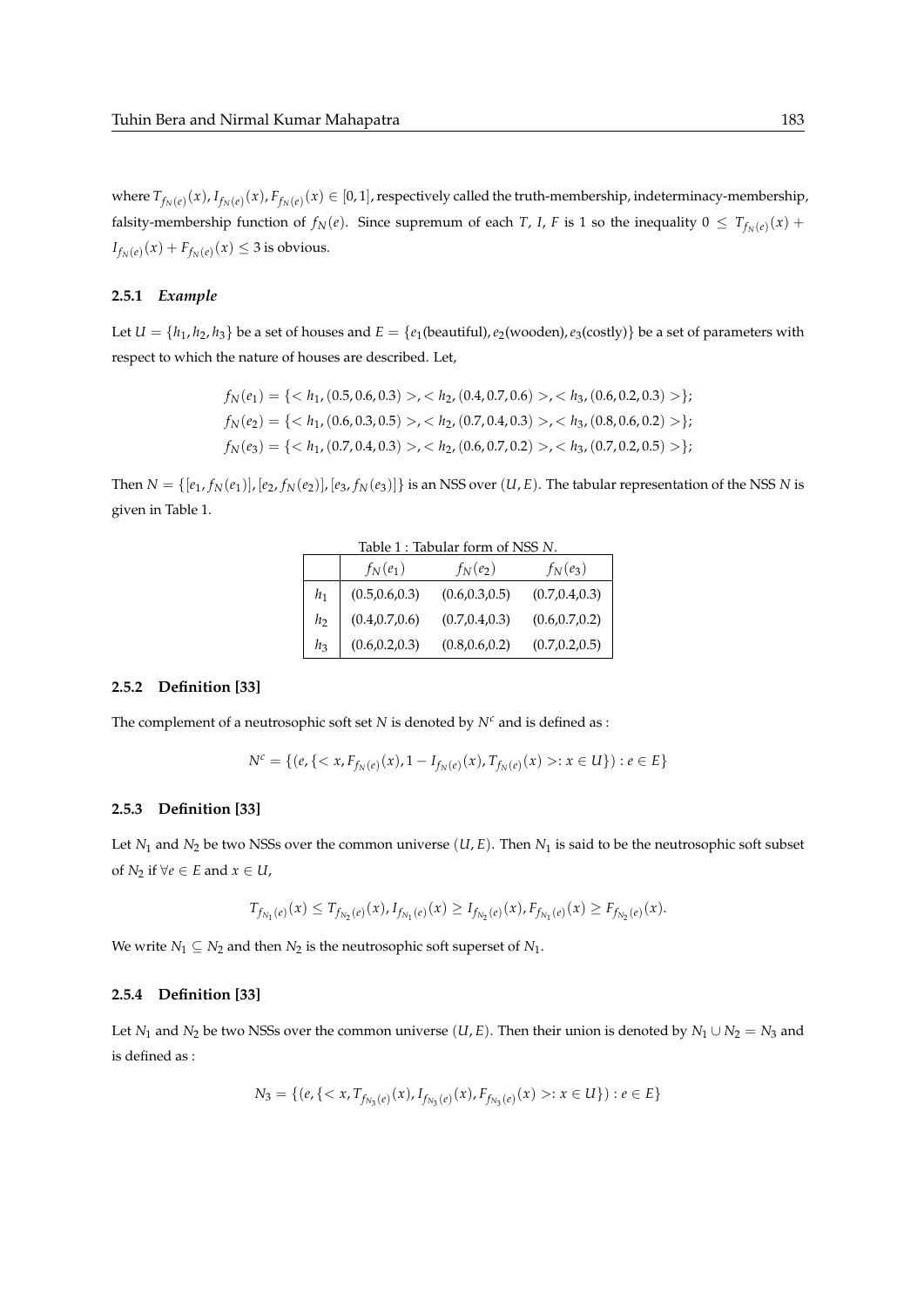where  $T_{f_{N_3}(e)}(x) = T_{f_{N_1}(e)}(x) \diamond T_{f_{N_2}(e)}(x)$ ,  $I_{f_{N_3}(e)}(x) = I_{f_{N_1}(e)}(x) * I_{f_{N_2}(e)}(x)$ ,  $F_{f_{N_3}(e)}(x) = F_{f_{N_1}(e)}(x) * F_{f_{N_2}(e)}(x);$ 

Their intersection is denoted by  $N_1 \cap N_2 = N_4$  and is defined as :

$$
N_4 = \{ (e, \{ : x \in U \}) : e \in E \}
$$

where  $T_{f_{N_1}(e)}(x) = T_{f_{N_1}(e)}(x) * T_{f_{N_2}(e)}(x)$ ,  $I_{f_{N_4}(e)}(x) = I_{f_{N_1}(e)}(x) \diamond I_{f_{N_2}(e)}(x)$ ,  $F_{f_{N_1}(e)}(x) = F_{f_{N_1}(e)}(x) \diamond F_{f_{N_2}(e)}(x);$ 

# **2.6 Definition [38]**

**1.** A neutrosophic soft set *N* over  $(U, E)$  is said to be null neutrosophic soft set if  $T_{f_N(e)}(x) = 0, I_{f_N(e)}(x) = 0$  $1, F_{f_N(e)}(x) = 1; \forall e \in E, \forall x \in U$ . It is denoted by  $\phi_u$ .

**2.** A neutrosophic soft set *N* over  $(U, E)$  is said to be absolute neutrosophic soft set if  $T_{f_N(e)}(x) = 1$ ,  $I_{f_N(e)}(x) = 1$  $0, F_{f_N(e)}(x) = 0; \forall e \in E, \forall x \in U.$  It is denoted by  $1_u$ .

Clearly,  $\phi_u^c = 1_u$  and  $1_u^c = \phi_u$ .

# **2.7 Definition [38]**

1. A neutrosophic soft point in an NSS *N* is defined as an element  $(e, f_N(e))$  of *N*, for  $e \in E$  and is denoted by  $e_N$ , if  $f_N(e) \notin \phi_u$  and  $f_N(e') \in \phi_u$ ,  $\forall e' \in E - \{e\}.$ 

2. The complement of a neutrosophic soft point  $e_N$  is another neutrosophic soft point  $e_N^c$  such that  $f_N^c(e)$  =  $(f_N(e))^c$ .

3. A neutrosophic soft point  $e_N\in M$ , M being an NSS if for  $e\in E$ ,  $f_N(e)\le f_M(e)$  i.e.,  $T_{f_N(e)}(x)\le T_{f_M(e)}(x)$ ,  $I_{f_N(e)}(x)\ge T_{f_M(e)}(x)$ *I*<sub>*fM*</sub>(*e*)</sub>(*x*), *F*<sub>*f<sub><i>N*</sub>(*e*)</sub>(*x*) ≥ *F*<sub>*f<sub><i>M*</sub>(*e*)(*x*), ∀*x* ∈ *U*.</sub>

#### **2.7.1** *Example*

Let  $U = \{x_1, x_2, x_3\}$  and  $E = \{e_1, e_2\}$ . Then,  $e_{1N} = \{ \langle x_1, (0.6, 0.4, 0.8) \rangle, \langle x_2, (0.8, 0.3, 0.5) \rangle, \langle x_3, (0.3, 0.7, 0.6) \rangle \}$ is a neutrosophic soft point whose complement is :  $e_{1N}^c = \{ \langle x_1, (0.8, 0.6, 0.6) \rangle, \langle x_2, (0.5, 0.7, 0.8) \rangle, \langle x_3, (0.6, 0.3, 0.3) \rangle \}.$ For another NSS *M* defined on same (*U*, *E*), let  $f_M(e_1) = \{ \langle x_1, (0.7, 0.4, 0.7) \rangle, \langle x_2, (0.8, 0.2, 0.4) \rangle, \langle x_3, (0.5, 0.6, 0.5) \rangle \}.$ Then  $f_N(e_1) \le f_M(e_1)$  i.e.,  $e_{1N} \in M$ .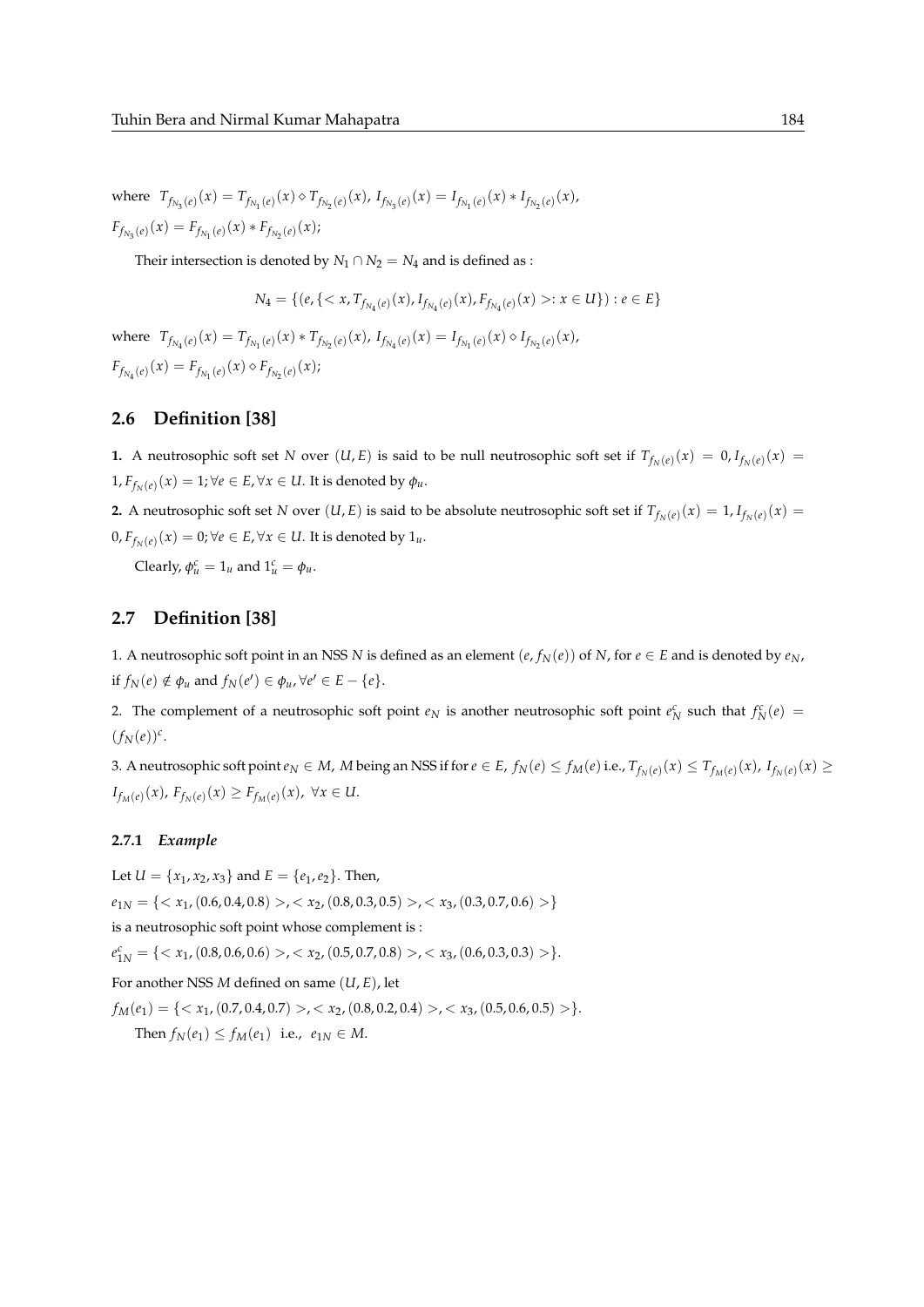# **3 Neutrosophic Soft Metric**

Unless otherwise stated, *E* is treated as the parametric set through out this paper and  $e \in E$ , an arbitrary parameter.

# **3.1 Definition**

Let  $NS(U_F)$  be the collection of all neutrosophic soft points over  $(U, E)$ . Then the neutrosophic soft metric interm of neutrosophic soft points is defined by a mapping  $d : NS(U_E) \times NS(U_E) \rightarrow [0, 3]$  satisfying the following conditions :

 $NSM1: d(e_M, e_N) \geq 0, \ \forall e_M, e_N \in NS(U_E).$  $NSM2: d(e_M, e_N) = 0 \Leftrightarrow e_M = e_N.$  $NSM3: d(e_M, e_N) = d(e_N, e_M).$  $NSM4: d(e_M, e_N) \leq d(e_M, e_P) + d(e_P, e_N)$ ,  $\forall e_M, e_P, e_N \in NS(U_F)$ .

Then  $NS(U_F)$  is said to form an NSMS with respect to the neutrosophic soft metric '*d*' over  $(U, E)$  and is denoted by  $(NS(U_E), d)$ . Here  $e_M = e_N$  in the sense that  $T_{e_M}(x_i) = T_{e_N}(x_i)$ ,  $I_{e_M}(x_i) = I_{e_N}(x_i)$ ,  $F_{e_M}(x_i) =$  $F_{e_N}(x_i)$ ,  $\forall x_i \in U$ .

#### **3.1.1** *Example*

**1.** Define  $d(e_M, e_N) = min_{x_i} \{ (|T_{e_M}(x_i) - T_{e_N}(x_i)|^k + |I_{e_M}(x_i) - I_{e_N}(x_i)|^k + |F_{e_M}(x_i) - F_{e_N}(x_i)|^k) \}$   $(k \ge 1)$  on  $NS(U_E)$ .

Evidently,  $d(e_M, e_N) \ge 0$  and  $d(e_M, e_N) = 0$  iff  $e_M = e_N$ . Also  $d(e_M, e_N) = d(e_N, e_M)$ . To verify the final condition, we shall use Minkowski inequality for sum.

$$
d(e_M, e_N)
$$
\n
$$
= \min_{x_i} \{ (|T_{e_M}(x_i) - T_{e_N}(x_i)|^k + |I_{e_M}(x_i) - I_{e_N}(x_i)|^k + |F_{e_M}(x_i) - F_{e_N}(x_i)|^k) \} \}
$$
\n
$$
= \min_{x_i} \{ (|T_{e_M}(x_i) - T_{e_P}(x_i) + T_{e_P}(x_i) - T_{e_N}(x_i)|^k + |I_{e_M}(x_i) - I_{e_P}(x_i) + I_{e_P}(x_i) - I_{e_P}(x_i) - I_{e_N}(x_i)|^k \} \}
$$
\n
$$
\leq \min_{x_i} \{ (|T_{e_M}(x_i) - T_{e_P}(x_i)|^k + |I_{e_M}(x_i) - I_{e_P}(x_i)|^k + |F_{e_M}(x_i) - F_{e_P}(x_i)|^k \} \}
$$
\n
$$
+ \min_{x_i} \{ (|T_{e_P}(x_i) - T_{e_N}(x_i)|^k + |I_{e_P}(x_i) - I_{e_N}(x_i)|^k + |F_{e_P}(x_i) - F_{e_N}(x_i)|^k \} \}
$$
\n
$$
= d(e_M, e_P) + d(e_P, e_N)
$$

Thus '*d* ' defined above is called a neutrosophic soft metric over (*U*, *E*).

**2.** Let 'd' be a neutrosophic soft metric on  $NS(U_E)$ . Suppose  $d_1(e_M, e_N) = \frac{d(e_M, e_N)}{1 + d(e_M, e_N)}$ ; Then 'd<sub>1</sub>' satisfies the first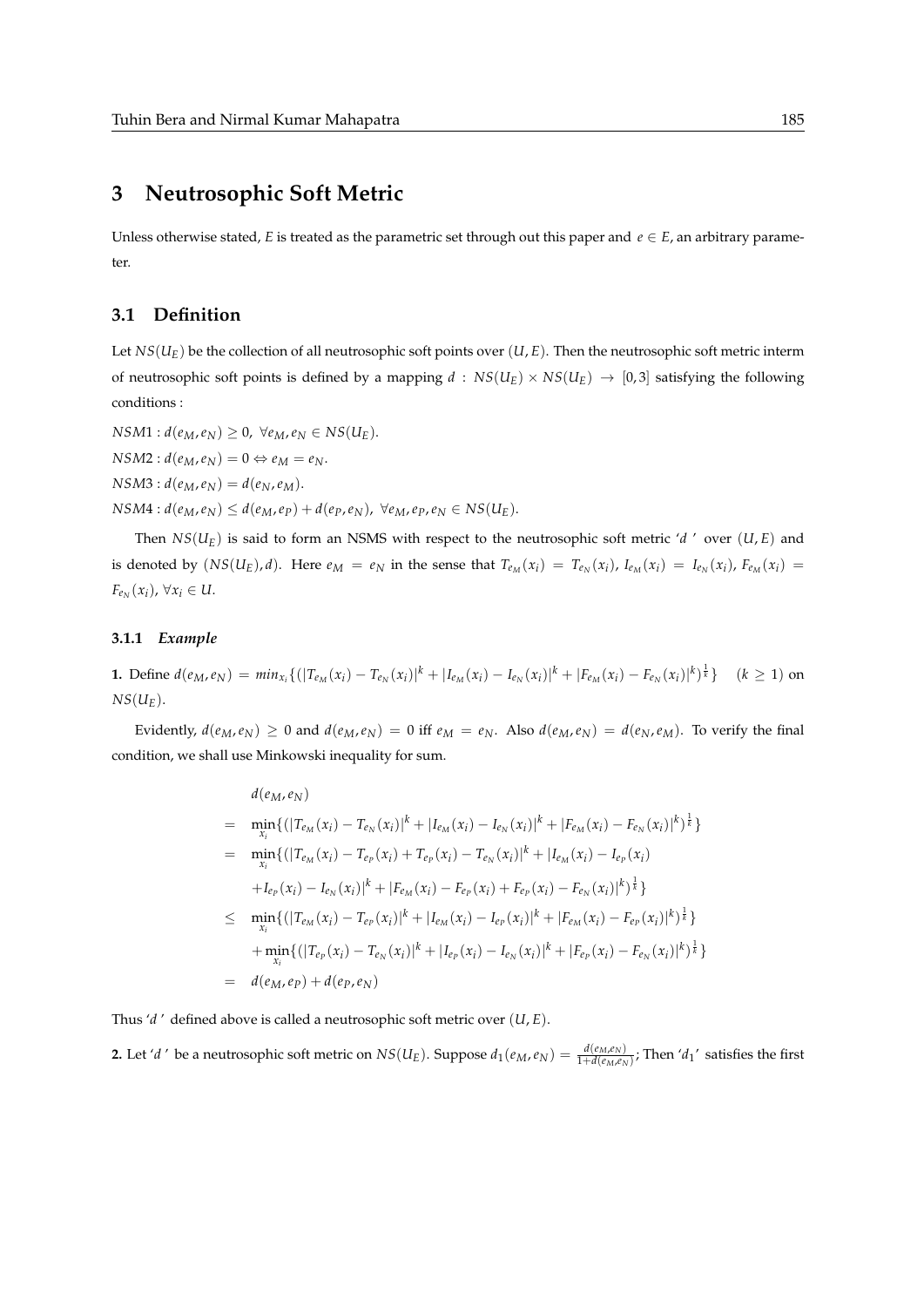three conditions. It is required to verify the fourth condition for ' $d_1$ '. For  $e_M$ ,  $e_N$ ,  $e_P \in N$ ,

$$
d_1(e_M, e_N) = \frac{d(e_M, e_N)}{1 + d(e_M, e_N)}
$$
  
=  $1 - \frac{1}{1 + d(e_M, e_N)}$   

$$
\leq 1 - \frac{1}{1 + d(e_M, e_P) + d(e_P, e_N)}
$$
  
=  $\frac{d(e_M, e_P) + d(e_P, e_N)}{1 + d(e_M, e_P) + d(e_P, e_N)}$   
=  $\frac{d(e_M, e_P)}{1 + d(e_M, e_P) + d(e_P, e_N)} + \frac{d(e_P, e_N)}{1 + d(e_M, e_P) + d(e_P, e_N)}$   
=  $\frac{d(e_M, e_P)}{1 + d(e_M, e_P)} + \frac{d(e_P, e_N)}{1 + d(e_P, e_N)}$   
=  $d_1(e_M, e_P) + d_1(e_P, e_N)$ 

So,  $(NS(U_E), d_1)$  is an NSMS with respect to the neutrosophic soft metric  $d_1$ .

# **3.2 Definition**

**1.** Let  $(NS(U_E), d)$  be a neutrosophic soft metric space and  $t \in (0, 3]$ . Then the neutrosophic soft open ball and the neutrosophic soft closed ball having center at  $e_N \in NS(U_E)$  and radius '*t'* are defined by following sets, respectively.

 $B(e_N, t) = \{e_{iN} \in NS(U_F) : d(e_N, e_{iN}) < t\},\$  $B[e_N, t] = \{e_{iN} \in NS(U_E) : d(e_N, e_{iN}) \le t\}.$ 

**2.** A neighbourhood of  $e_N$  ∈  $NS(U_E)$  is defined by an open ball  $B(e_N, t)$  with center at  $e_N$  and radius  $t \in (0, 3]$ .

# **3.3 Definition**

**1.** In an NSMS ( $NS(U_E)$ , *d*) over (*U*, *E*), a neutrosophic soft point  $e_N$  is called an interior point of  $NS(U_E)$  if there exist an open ball *B*( $e_N$ , *t*) such that *B*( $e_N$ , *t*) ⊂ *NS*( $U_E$ ).

**2.** For an NSMS  $(NS(U_E), d)$  over  $(U, E)$ , an NSS *M* is called open if each of it's points is an interior point.

#### **3.3.1** *Example*

**1.** Consider an NSMS ( $NS(U<sub>E</sub>)$ , *d*) with respect to the distance function '*d*' defined in (1) of 3.1.1 for  $k = 1$  where  $NS(U_E) = \{e_M, e_N, e_P\}$  is given as following :

$$
e_M = \{< x, (0.5, 0.6, 0.3) >, < y, (0.4, 0.7, 0.6) >, < z, (0.6, 0.2, 0.3) > \};
$$
\n
$$
e_N = \{< x, (0.6, 0.3, 0.5) >, < y, (0.7, 0.4, 0.3) >, < z, (0.8, 0.6, 0.2) > \};
$$
\n
$$
e_P = \{< x, (0.7, 0.4, 0.3) >, < y, (0.6, 0.7, 0.2) >, < z, (0.7, 0.2, 0.5) > \};
$$

Let us define an arbitrary neutrosophic soft point  $e_{10} \notin NS(U_E)$  [by sense of 2.7] as following :

$$
e_{1Q} = \{ \langle x, (0.5, 0.7, 0.6) \rangle, \langle y, (0.3, 0.6, 0.7) \rangle, \langle z, (0.2, 0.4, 0.8) \rangle \};
$$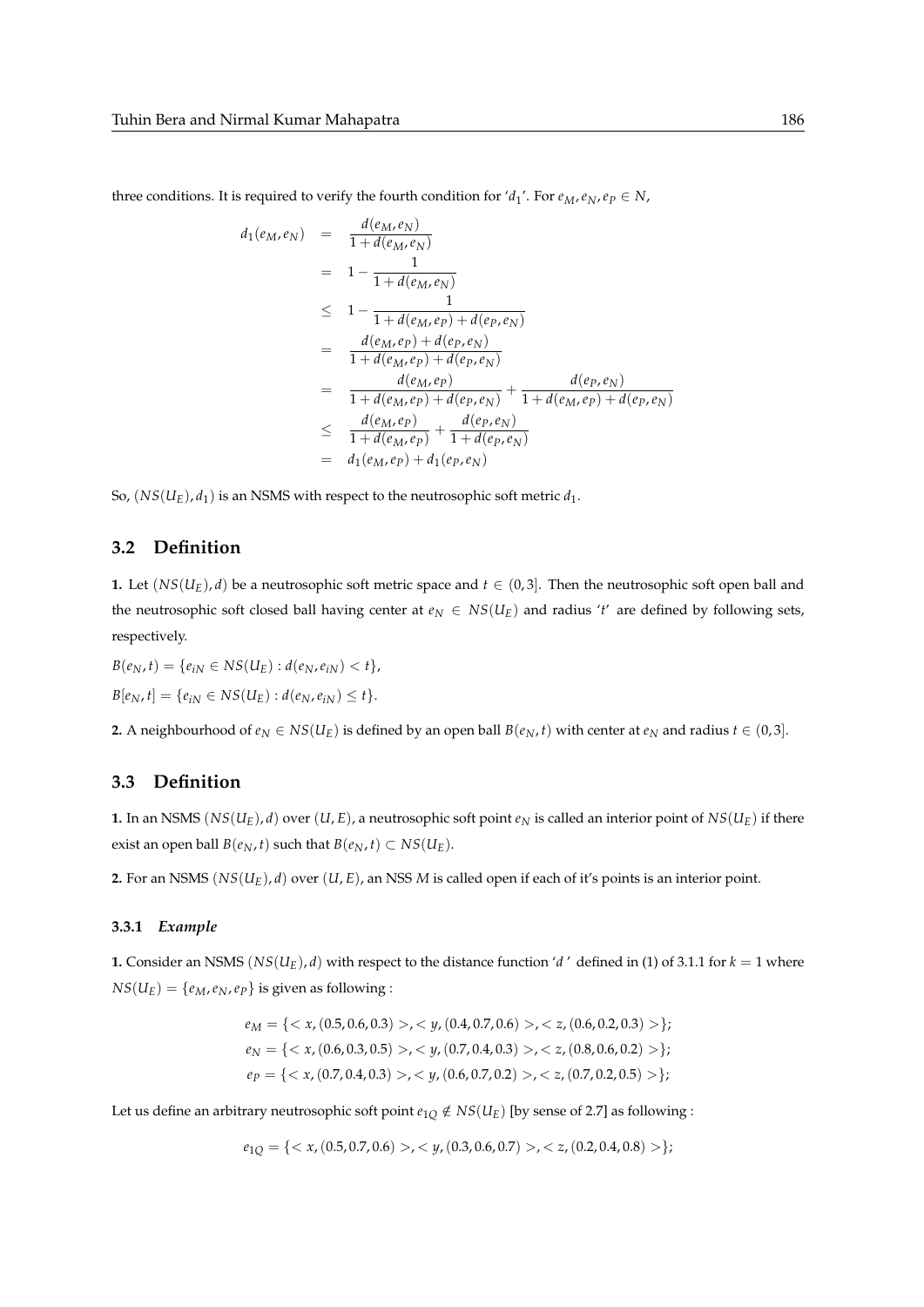Then for  $t = 0.4$ , we have  $e_{1Q} \in B(e_M, 0.4)$  as  $d(e_M, e_{1Q}) = 0.3 < 0.4$  and thus  $B(e_M, 0.4) \not\subset NS(U_E)$ .

Next, let us verify for the radius  $t = 0.3$ ; Consider a neutrosophic soft point  $e_{2S}$  defined as following :

$$
e_{2S} = \{ \langle x, (0.7, 0.4, 0.4) \rangle, \langle y, (0.5, 0.7, 0.5) \rangle, \langle z, (0.9, 0.1, 0.3) \rangle \}
$$

Then  $e_{2S} \notin NS(U_E)$  [by sense of 2.7] but  $e_{2S} \in B(e_M, 0.3)$  as  $d(e_M, e_{2S}) = 0.2 < 0.3$ ; Hence,  $B(e_M, 0.3) \not\subset NS(U_E)$ also. Similar conclusion can be drawn in taking different radii *t*. Hence, *e<sup>M</sup>* is not a neutrosophic soft interior point of  $NS(U_F)$  i.e., it is not open.

**2.** Let  $E = N$  (the set of natural numbers) be the parametric set and  $U = Z$  (the set of all integers) be the universal set. Define a mapping  $f_M : \mathbf{N} \to NS(\mathbf{Z})$  by :

 $T_{f_M(n)}(x) = \frac{1}{n}$ ,  $I_{f_M(n)}(x) = \frac{1}{n+1}$ ,  $F_{f_M(n)}(x) = \frac{1}{n+2}$ ;  $\forall x \in \mathbb{Z}, n \in \mathbb{N}$ 

where  $\frac{1}{n}$ ,  $\frac{1}{n+1}$ ,  $\frac{1}{n+2}$  are respectively the n-th, (n+1)-th, (n+2)-th rational numbers in  $Q^I \subset (0,1)$   $[Q^I$  being a set of rational numbers] and  $T_{f_M(n)}(x)$ ,  $I_{f_M(n)}(x)$ ,  $F_{f_M(n)}(x) \in Q^I$ ,  $\forall x \in \mathbb{Z}$ ,  $\forall n \in \mathbb{N}$ . Then all the neutrosophic soft points of NSS *M* are interior points and consequently, *M* is open over (**Z**, **N**).

**3.** Every absolute NSS and null NSS are open.

## **3.4 Definition**

**1.** A neutrosophic soft point  $e_N$  in an NSMS ( $NS(U_E)$ , *d*) is called a limit point/ accumulation point of an NSS *M* ⊂ *NS*(*U<sub>E</sub>*) if for every *t* ∈ (0,3), *B*(*e<sub>N</sub>*, *t*) contains at least one neutrosophic soft point of *M* distinct from *e<sub>N</sub>*. **2.** Collection of all limit points of *M* is called derived NSS of *M* and is denoted by *D*(*M*). An NSS *M* ⊂ *NS*(*U<sub>E</sub>*) in an NSMS ( $NS(U_F)$ , *d*) over (*U*, *E*) is closed NSS if  $D(M) ⊂ M$  or *M* has no limit point.

### **3.4.1** *Example*

**1.** Let  $U = \{h_1, h_2, h_3\}$  and  $E = \{e_1, e_2, e_3\}$ ; Now consider the Table 1 and the NSS *M* over  $(U, E)$  given in Table 2.

| Table 2: Tabular form of NSS M. |                 |                 |                 |  |
|---------------------------------|-----------------|-----------------|-----------------|--|
|                                 | $f_M(e_1)$      | $f_M(e_2)$      | $f_M(e_3)$      |  |
| $h_1$                           | (0.4, 0.7, 0.4) | (0.6, 0.4, 0.6) | (0.7, 0.6, 0.4) |  |
| h <sub>2</sub>                  | (0.2, 0.8, 0.8) | (0.4, 0.6, 0.7) | (0.5, 0.8, 0.5) |  |
| $h_3$                           | (0.5, 0.5, 0.6) | (0.3, 0.8, 0.2) | (0.3, 0.4, 0.7) |  |

By the distance function '*d*' as defined in (1) of 3.1.1 for  $k = 1$ ,

 $d(e_{1N}, e_{1M}) = 0.3$ ,  $d(e_{1N}, e_{2M}) = 0.2$ ,  $d(e_{1N}, e_{3M}) = 0.3$  $d(e_{2N}, e_{1M}) = 0.7$ ,  $d(e_{2N}, e_{2M}) = 0.2$ ,  $d(e_{2N}, e_{3M}) = 0.5$  $d(e_{3N}, e_{1M}) = 0.6$ ,  $d(e_{3N}, e_{2M}) = 0.4$ ,  $d(e_{3N}, e_{3M}) = 0.3$ 

If  $t = 0.1$ , then each of  $B(e_{1N}, t)$ ,  $B(e_{2N}, t)$ ,  $B(e_{3N}, t)$  contains no point of M. Thus any of  $e_{1N}, e_{2N}, e_{3N}$  is not a limit point of *M*. Similarly, either of *e*1*M*,*e*2*M*,*e*3*<sup>M</sup>* is not also a limit point of *M*. Thus *M* has no limit point i.e.,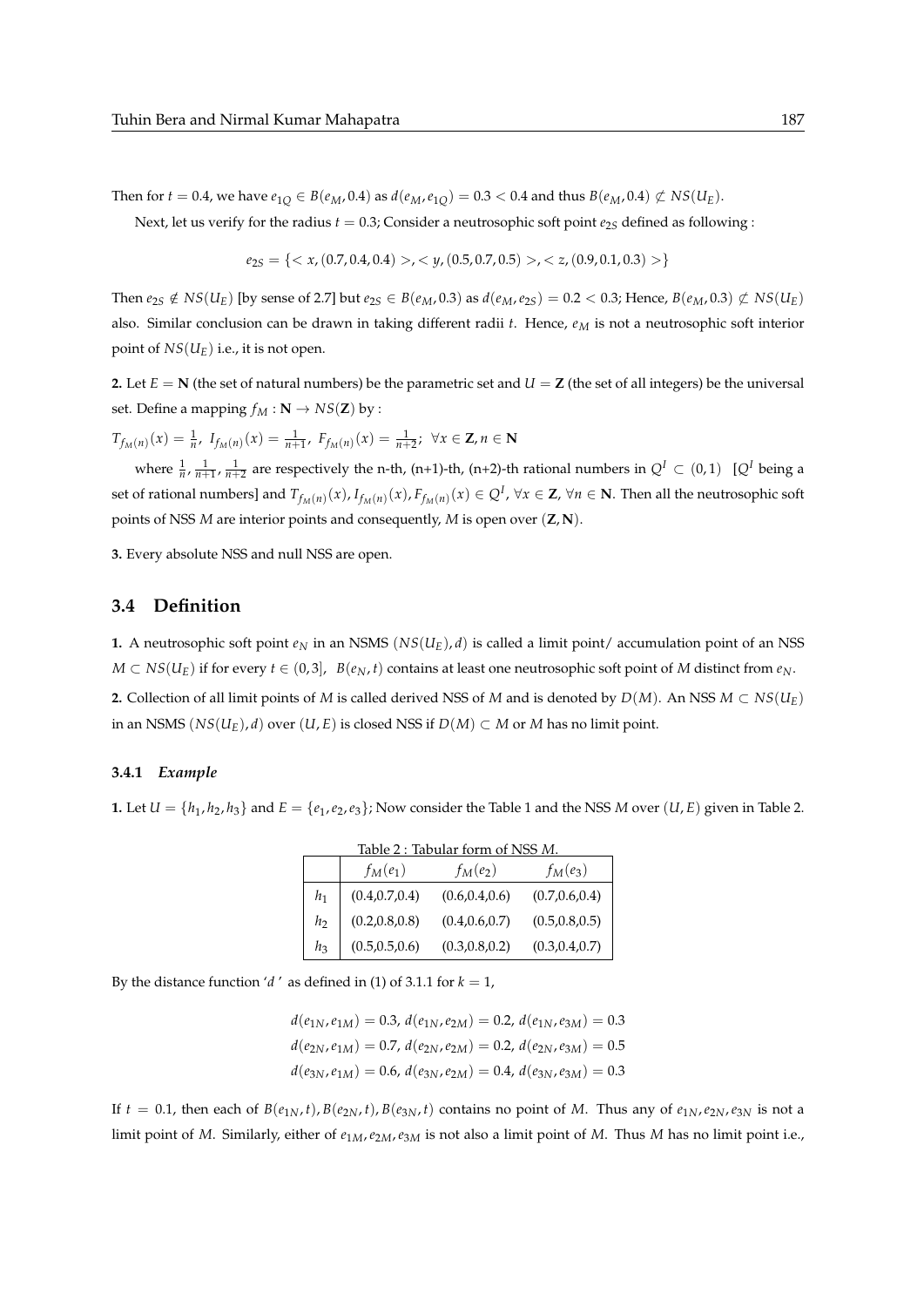$D(M) = \phi \subset M$ . Hence, *M* is a closed NSS.

**2.** Let  $E = N$  (the set of natural numbers) be the parametric set and  $U = Z$  (the set of all integers) be the universal set. Define a mapping  $f_M : \mathbb{N} \to NS(\mathbb{Z})$  where, for any  $n \in \mathbb{N}$  and  $x \in \mathbb{Z}$ ,

$$
T_{f_M(n)}(x) = \begin{cases} \frac{1}{n^2} & \text{if } x \text{ is odd} \\ 0 & \text{if } x \text{ is even.} \end{cases}
$$

$$
I_{f_M(n)}(x) = \begin{cases} 1 - \frac{1}{n} & \text{if } x \text{ is odd} \\ 1 & \text{if } x \text{ is even.} \end{cases}
$$

$$
F_{f_M(n)}(x) = \begin{cases} \frac{1}{1+n} & \text{if } x \text{ is odd} \\ 0 & \text{if } x \text{ is even.} \end{cases}
$$

The limit point of NSS *M* over  $(Z, N)$  is  $(0, 1, 0) \in M$  and so *M* is closed.

**3.** For the above NSS *M*, define truth-membership (*T*), indeterminacy-membership (*I*) and falsity-membership (*F*) functions as following :

$$
T_{f_M(n)}(x) = \frac{1}{n}, I_{f_M(n)}(x) = \frac{1}{2n}, F_{f_M(n)}(x) = 1 - \frac{1}{n} \,\forall x \in \mathbb{Z}.
$$

It's limit point  $(0, 0, 1) \notin M$ . It is neither closed nor open NSS.

#### **3.5 Theorem**

In an NSMS ( $NS(U_E)$ , *d*), every neutrosophic soft open ball  $B(e_N, t)$  is open and every neutrosophic soft closed ball  $B[e_N, t]$  is closed.

*Proof.* Let  $e_p \in B(e_N, t)$ . Then  $d(e_N, e_p) < t$ . Let  $r = t - d(e_N, e_p)$  and choose another open ball  $B(e_p, r)$ . It is necessary to show  $B(e_p, r) \subset B(e_N, t)$  i.e.,  $e_p$  is an interior point of  $B(e_N, t)$ . Let  $e_M \in B(e_P, r)$ . Then  $d(e_P, e_M) < r$ . Now

$$
d(e_N, e_M) \le d(e_N, e_P) + d(e_P, e_M)
$$
  
\n
$$
\Rightarrow d(e_N, e_M) < d(e_N, e_P) + r
$$
  
\n
$$
\Rightarrow d(e_N, e_M) < t
$$
  
\n
$$
\Rightarrow e_M \in B(e_N, t)
$$

Hence  $B(e_P, r) \subset B(e_N, t)$ .

Next, let  $e_P \in NS(U_E) - B[e_N, t]$ . Then  $e_P \notin B[e_N, t]$  i.e.,  $d(e_N, e_P) > t$ . Let  $r = d(e_N, e_P) - t$ . Then  $r > 0$ . Choose an open neutrosophic soft ball *B*(*e*<sub>*P*</sub>,*r*). It is required to show that *B*(*e*<sub>*P*</sub>,*r*) ∩ *B*[*e*<sub>*N*</sub>,*t*] =  $\phi$ .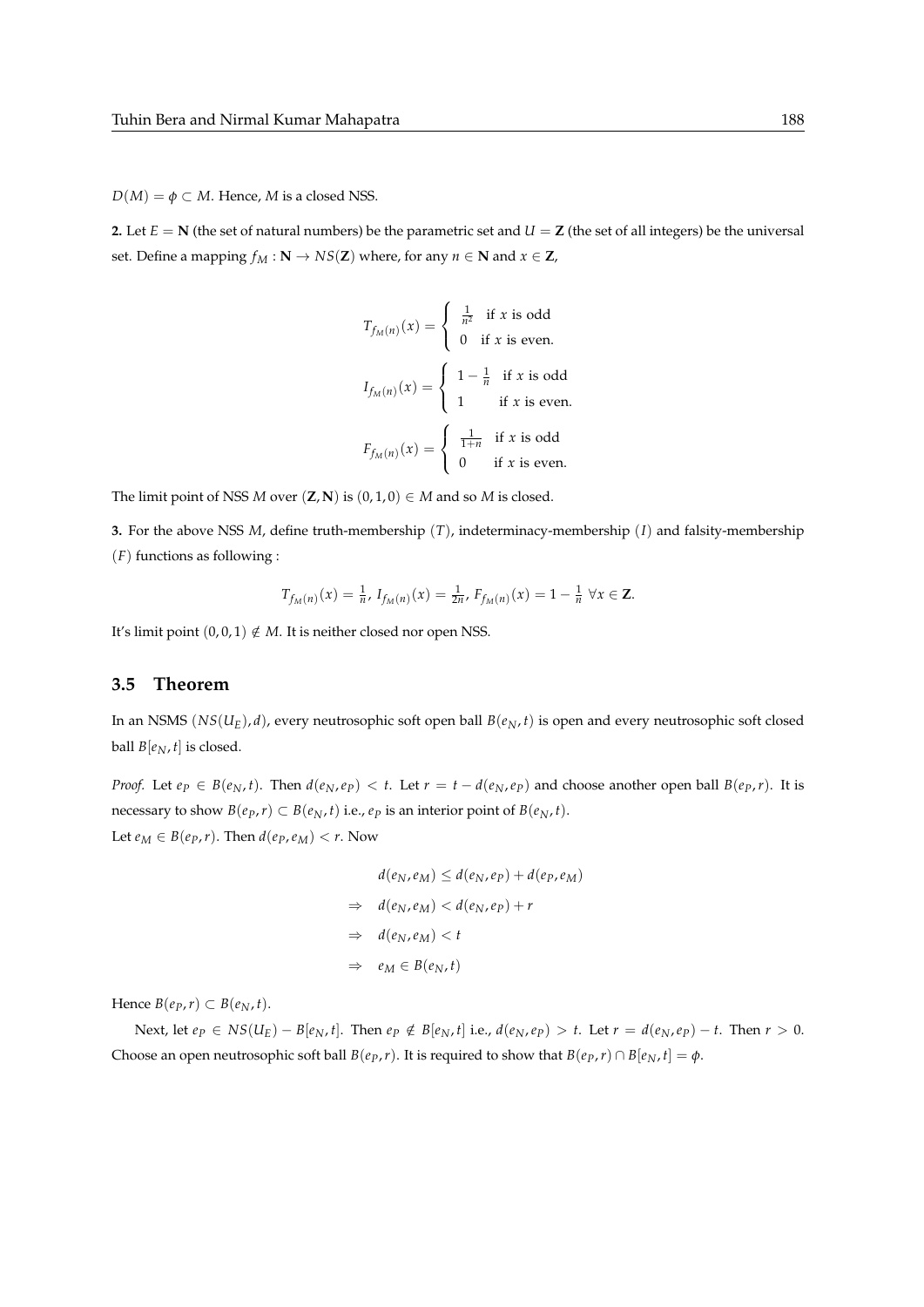If possible  $e_M \in B(e_P, r) \cap B[e_N, t]$ . Then  $d(e_P, e_M) < r$ ,  $d(e_N, e_M) \leq t$ . Now

$$
d(e_N, e_P) \le d(e_N, e_M) + d(e_M, e_P)
$$
  
\n
$$
\Rightarrow d(e_N, e_M) \ge d(e_N, e_P) - d(e_M, e_P)
$$
  
\n
$$
\Rightarrow d(e_N, e_M) > d(e_N, e_P) - r
$$
  
\n
$$
\Rightarrow d(e_N, e_M) > t
$$
  
\n
$$
\Rightarrow e_M \notin B[e_N, t]
$$

It is a contradiction to the fact that  $e_M \in B[e_N, t]$ . Hence  $B(e_P, r) \cap B[e_N, t] = \phi$ .

#### **3.6 Definition**

Let *M* be an NSS over  $(U, E)$  and  $e_N$  be an arbitrary neutrosophic soft point. Then,

1.  $e_N \in M$  strictly, if for  $e \in E$ ,  $e_N = e_M$  holds i.e.,  $T_{f_N(e)}(x) = T_{f_M(e)}(x)$ ,  $I_{f_N(e)}(x) = I_{f_M(e)}(x)$ ,  $F_{f_N(e)}(x) = F_{f_M(e)}(x)$ ,  $\forall x \in U$ . 2.  $e_N \in M$  pseudonymously, if for  $e \in E$ ,  $e_N \subset e_M$  holds i.e.,  $T_{f_N(e)}(x) < T_{f_M(e)}(x)$ ,  $I_{f_N(e)}(x) > I_{f_M(e)}(x)$ ,  $F_{f_N(e)}(x) > F_{f_M(e)}(x)$ ,  $\forall x \in U$ .

#### **3.6.1** *Example*

Let  $e_M = \{ , , \}$  and  $e_P = \{< h_1, (0.6, 0.5, 0.4)>, k_2, (0.5, 0.8, 0.3), k_3, (0.3, 0.3, 0.6) \right\}$  be two neutrosophic soft points in *NS*(*U<sub>E</sub>*). Consider the NSS *N* ⊂ *NS*(*U<sub>E</sub>*) defined in Table 1. Clearly  $e_M = e_{2N}$  and  $e_P \subset e_{3N}$ . Thus  $e_M \in N$ strictly but  $e_P \in N$  pseudonymously.

## **3.7 Proposition**

Let  $(NS(U_E), d)$  be an NSMS and  $N_1, N_2 \subset NS(U_E)$ . Then by sense of 2.7,

**1.**  $e_N$  ∈  $N_1$  or  $N_2$  or both  $\Rightarrow e_N$  ∈  $N_1$  ∪  $N_2$ .

**2.**  $e_N$  ∈  $N_1$  ∪  $N_2$   $\Rightarrow$   $e_N$  ∉  $N_1$  or  $N_2$  or both necessarily.

For the strict belongingness of  $e_N$ , ' $\Leftrightarrow$ ' occurs always.

**3.**  $e_N \in N_1 \cap N_2 \iff e_N \in N_1, N_2$  both.

The above results can be easily verified by taking two arbitrary NSSs. These are also true for arbitrary number of NSSs in an NSMS.

#### **3.8 Theorem**

Let  $(NS(U_E), d)$  be an NSMS over  $(U, E)$ . Then,

**1.** the intersection of finite number of open NSSs in  $(NS(U_E), d)$  is open.

**2.** the intersection of any family of closed NSSs in  $(NS(U_E), d)$  is closed.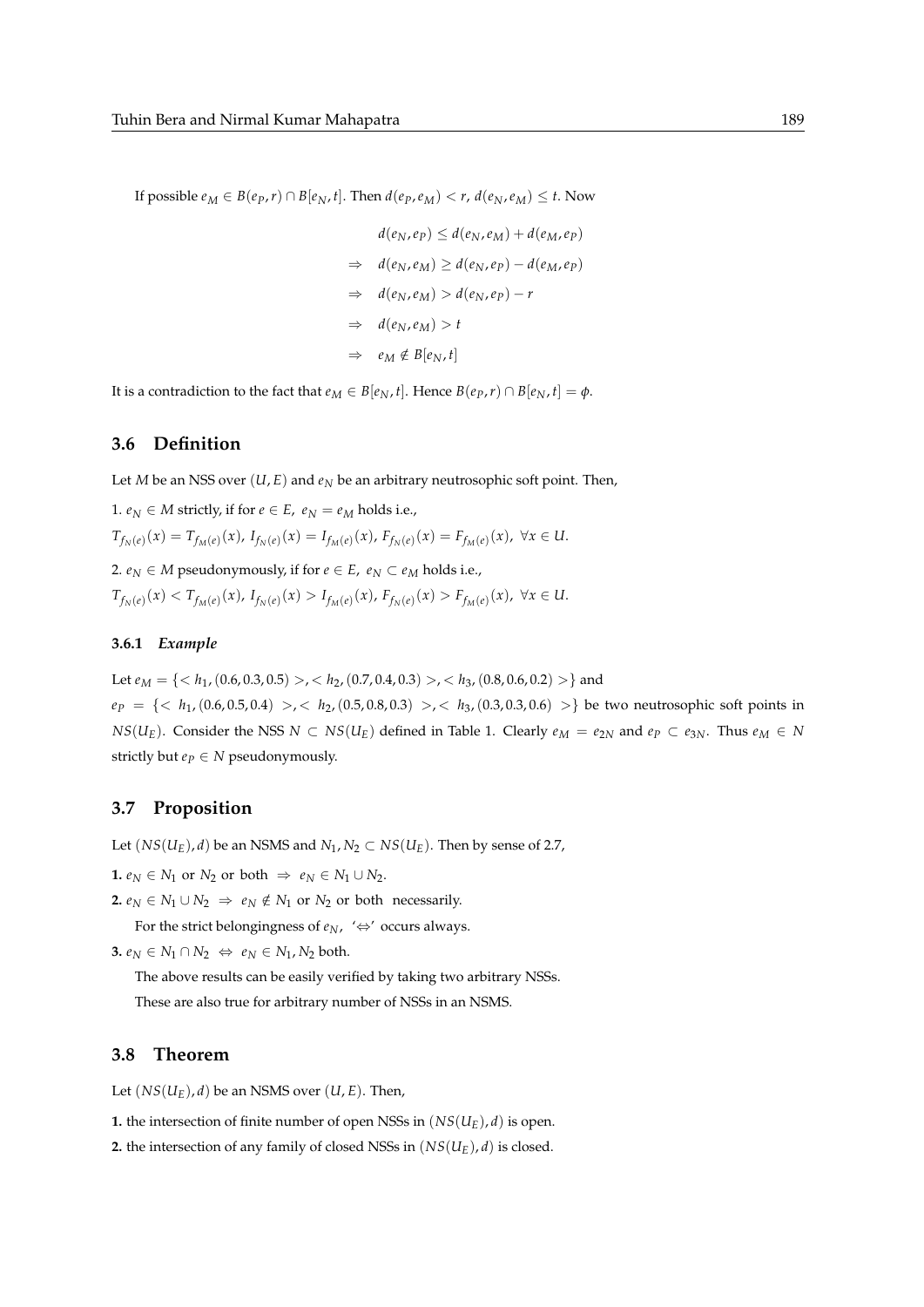*Proof.* 1. Let  $\{M_i: 1 \le i \le k\} \subset NS(U_E)$  and they are open. Suppose  $e_M \in \cap_{i=1}^k M_i$ . Then  $e_M \in M_i$ ,  $\forall i$  by sense of 2.7. Since each  $M_i$  is open, then  $B(e_M, t_i) \subset M_i$  for  $t_i \in \mathbf{R}^+, 1 \leq i \leq k$ . Let  $t = \min\{t_1, t_2, \cdots, t_k\}$ . Then  $B(e_M,t)\subset B(e_M,t_i)\subset M_i$ ,  $\forall i$  i.e.,  $B(e_M,t)\subset\cap_{i=1}^kM_i$ . Thus  $e_M$  is an interior neutrosophic soft point of  $\cap_{i=1}^kM_i$ . Since  $e_M$  is arbitrary, so  $\cap_{i=1}^k M_i$  is open.

**2.** Let  ${Q_i | i \in Δ}$  ⊂ *NS*(*U<sub>E</sub>*) and they are closed. Suppose  $e_Q$  be an arbitrary limit point of (∩*Qi*). Then there exists an open neutrosophic soft ball  $B(e_Q, r)$  such that  $e_{Q_1} \in B(e_Q, r) \cap (\cap Q_i)$ , say. This implies  $e_{Q_1} \in B(e_Q, r) \cap Q_i$ for each *i*. Thus  $e_Q$  is a limit point for each  $Q_i$ . Now since each  $Q_i$  is closed, so  $e_Q \in Q_i$  for each *i* and hence *e<sup>Q</sup>* ∈ ∩*Q<sup>i</sup>* .

## **3.9 Theorem**

Let  $(NS(U_E), d)$  be an NSMS. Then  $M \subset NS(U_E)$  is an open NSS iff it can be expressed as an intersection of a finite number of neutrosophic soft open balls.

*Proof.* The first part is obvious. we shall prove only the reverse part.

Since each open ball in an NSMS is open and the intersection of a finite number of open NSSs in  $(NS(U_E), d)$ is open, so the proof is completed.

### **3.10 Theorem**

Let  $(NS(U_F), d)$  be an NSMS. Then  $Q \subset NS(U_F)$  is a closed NSS iff it can be expressed as an intersection of a family of neutrosophic soft closed balls.

*Proof.* Straight forward.

#### **3.11 Theorem**

**1.** Let  $\{M_i : i \in \Delta\}$  be a family of open NSSs in an NSMS ( $NS(U_E)$ , *d*). Then ∪ $M_i$  is open if  $e_M \in \cup M_i \Rightarrow e_M$ strictly belongs to at least one *M<sup>i</sup>* , holds.

**2.** Let  $\{Q_i : i \in \Delta\}$  be a family of closed NSSs in an NSMS ( $NS(U_E)$ , *d*). Then ∪ $Q_i$  is closed if  $e_q \in \cup Q_i \Rightarrow e_q$ strictly belongs to at least one *Q<sup>i</sup>* , holds.

*Proof.* **1.** Let an arbitrary neutrosophic soft point  $e_M \in \cup M_i$ . Then  $e_M \in M_k$  strictly for some  $k \in \Delta$ . Since  $M_k$  is open NSS, so *e<sup>M</sup>* is an interior neutrosophic soft point of *M<sup>k</sup>* i.e., *B*(*eM*, *t*) ⊂ *M<sup>k</sup>* ⊂ ∪*M<sup>i</sup>* . Hence *e<sup>M</sup>* is an interior neutrosophic soft point of  $\cup M_i$ . Since  $e_M$  is arbitrary, so  $\cup M_i$  is open NSS.

**2.** Let an arbitrary neutrosophic soft point  $e_Q$  be a limit point of  $\cup Q_i$ . Then  $B(e_Q, r) \cap (\cup Q_i) \neq \emptyset$  for every *r*. Suppose  $e_q \in B(e_Q, r) \cap (\cup Q_i)$ . Then  $e_q \in B(e_Q, r)$  and  $e_q \in \cup Q_i$ . This implies  $e_q \in Q_k$  strictly for some  $k \in \Delta$  i.e.,  $e_q \in B(e_Q,r) \cap Q_k$ . This shows  $e_Q$  is a limit point of  $Q_k$  and since  $Q_k$  is closed, so  $e_Q \in Q_k$ . Hence  $e_Q \in \cup Q_i$  and so ∪*Q<sup>i</sup>* is closed.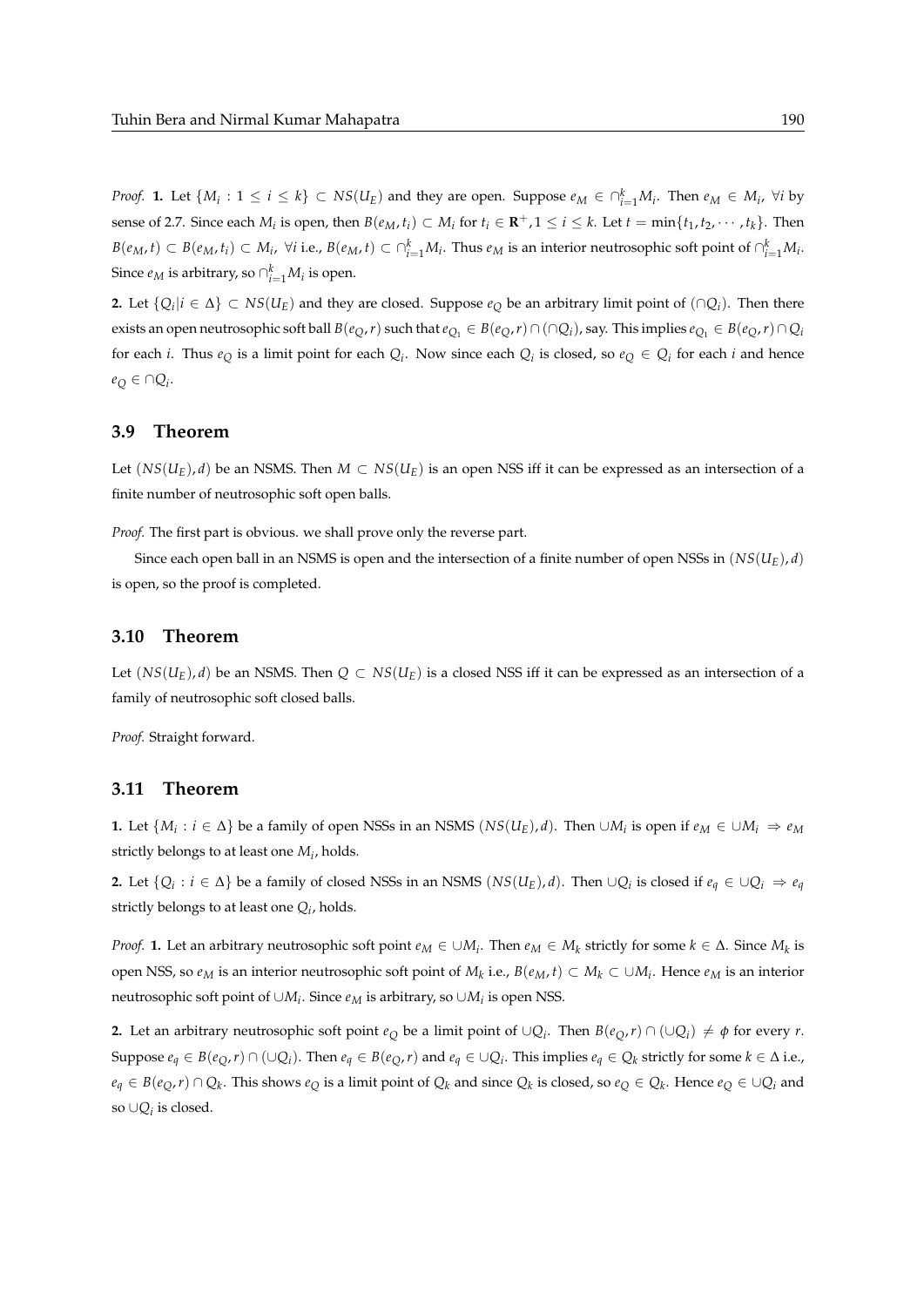## **3.12 Theorem**

Any two distinct neutrosophic soft points in an NSMS (*NS*(*UE*), *d*) have disjoint neighbourhoods.

*Proof.* Let us consider two distinct neutrosophic soft points  $e_{N_1}, e_{N_2}$  in  $NS(U_E)$ . Then  $d(e_{N_1}, e_{N_2}) > 0$ . Suppose  $r=\frac{1}{2}d(e_{N_1},e_{N_2})$ . Now consider two neutrosophic soft open balls  $B(e_{N_1},r)$  and  $B(e_{N_2},r)$  such that  $e_M\in B(e_{N_1},r)\cap S$  $B(e_{N_2}, r)$ .

Then  $e_M \in B(e_{N_1}, r)$ ,  $e_M \in B(e_{N_2}, r)$  and so  $d(e_M, e_{N_1}) < r$ ,  $d(e_M, e_{N_2}) < r$ . Now by NSM4,  $d(e_{N_1}, e_{N_2}) \le r$  $d(e_{N_1},e_M)+d(e_M,e_{N_2}) < r+r = 2r \ \Rightarrow d(e_{N_1},e_{N_2}) < 2r.$  It is a contradiction to the fact that  $d(e_{N_1},e_{N_2})=2r.$  So,  $B(e_{N_1}, r) \cap B(e_{N_2}, r) = \phi.$ 

#### **3.13 Theorem**

Every finite neutrosophic soft subset of an NSMS is closed.

*Proof.* Let  $(NS(U_F), d)$  be an NSMS and  $M \subset NS(U_F)$ . Then following cases arise.

(i) Let  $M = \{e_M\}$  i.e., M is singleton and  $e_N \in M^c$ . Then  $e_N \neq e_M$  and so  $d(e_N, e_M) > 0$ . Suppose  $0 < r <$  $d(e_N, e_M)$ . Then there exists an open ball  $B(e_N, r)$  which does not contain  $e_M$  i.e.,  $B(e_N, r) \cap M = \phi$ . Hence  $e_N \in M^c$  is not a limit point of *M*. Since  $e_N$  is arbitrary, so  $D(M) = \phi \subset M$  i.e., *M* is closed.

(ii) If  $M = \{e_{1M}, e_{2M}, \cdots, e_{nM}\}\$ then  $M = \{e_{1M}\}\cup\{e_{2M}\}\cup\cdots\cup\{e_{nM}\}\$ . Since each  $\{e_{iM}\}\$ ,  $1 \le i \le n$  is closed and arbitrary union of neutrosophic soft closed sets is closed with respect to the strict belongingness of neutrosophic soft point, thus *M* is closed.

This ends the theorem.

#### **3.14 Theorem**

A neutrosophic soft point  $e_N$  in an NSMS (*NS*(*U<sub>E</sub>*), *d*) is a limit point of an NSS *M* ⊂ *NS*(*U<sub>E</sub>*) iff every neighbourhood of *e<sup>N</sup>* contains infinitely many neutrosophic soft points of *M*, provided *E* being an infinite parametric set.

*Proof.* First suppose that every neighbourhood of  $e_N$  contains infinitely many points of *M*. Then obviously every neighbourhood of  $e_N$  contains at least one point of *M* distinct from  $e_N$ . So  $e_N$  is a limit point of *M*. Next, let  $e_N$  be a limit point of *M*. Then for  $r \in (0,3]$  there is an open ball  $B(e_N, r)$  such that  $e_{1M} \in B(e_N, r) \cap M$  with  $e_N \neq e_{1M}$ . Let  $r_1 = d(e_N, e_{1M})$ . For that there exists another open ball  $B(e_N, r_1)$  such that  $e_{2M} \in B(e_N, r_1) \cap M$  with  $e_N\neq e_{1M}\neq e_{2M}$ . Proceeding in the manner, we have successively  $r_k=d(e_N,e_{kM})$  with  $e_{(k+1)M}\in B(e_N,r_k)\cap M$ with  $e_N \neq e_{1M} \neq \cdots \neq e_{(k+1)M}$ . Extending this process infinitely, there is infinite number of distinct neutrosophic soft points in *M* which are contained in the neighbourhood of *eN*.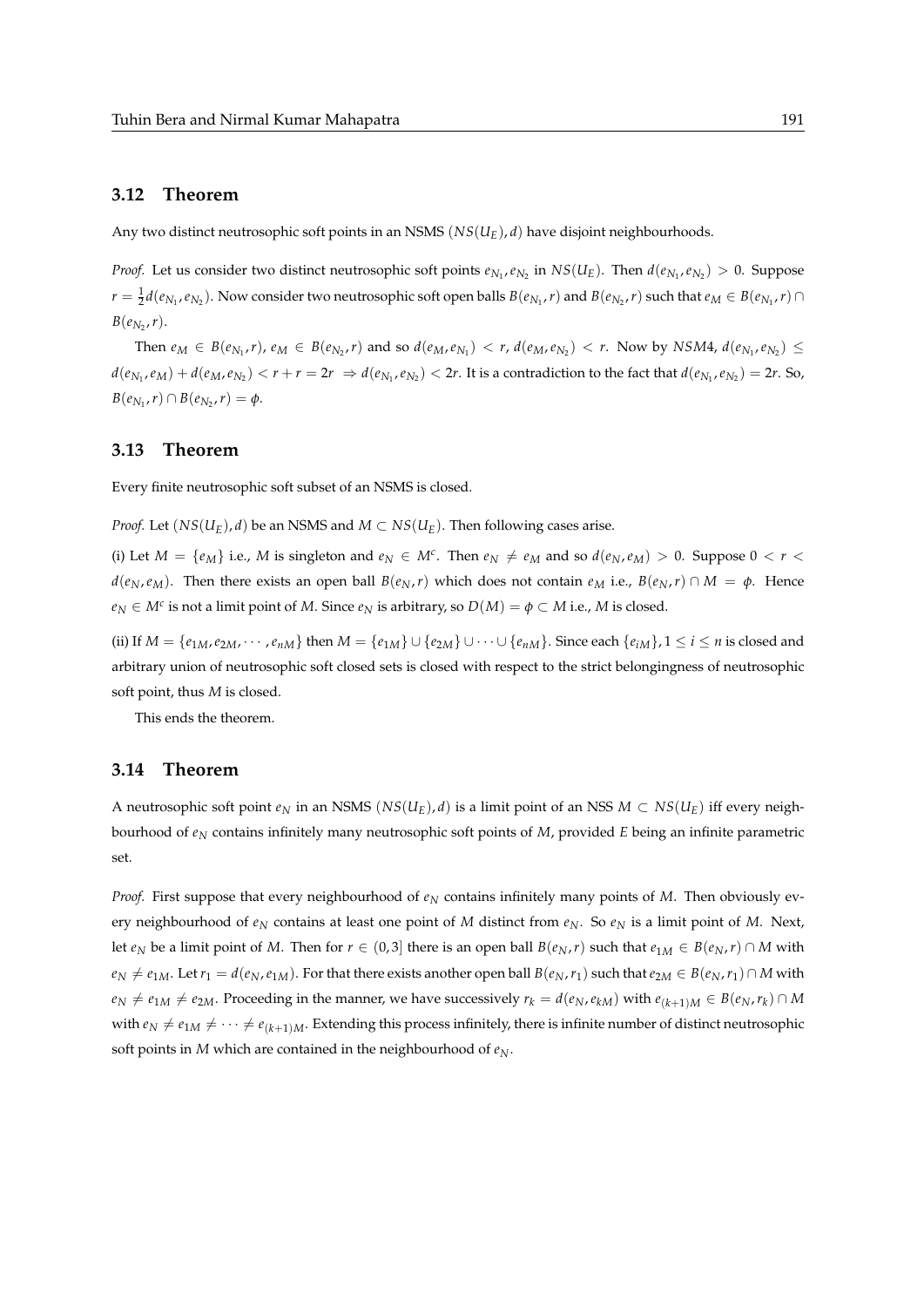## **3.15 Definition**

Let  $(NS(U<sub>E</sub>), d)$  be an NSMS and *M* ⊂ *NS*( $U<sub>E</sub>$ ). Then the distance between a neutrosophic soft point  $e<sub>N</sub>$  ∈  $NS(U_F) - M$  and *M* is defined by :

 $d(e_N, M) = \inf \{ d(e_N, e_M) : e_M \in M \}.$ 

#### **3.16 Definition**

Let  $(NS(U_F), d)$  be an NSMS. Then the diameter of  $NS(U_F)$  is defined as :

$$
\delta(NS(U_E)) = \sup \{d(e_{1N}, e_{2N}) : e_{1N}, e_{2N} \in NS(U_E)\}.
$$

An NSS  $M \subset NS(U_E)$  is bounded if it has a finite diameter i.e., if  $d(e_{1M}, e_{2M}) \le r$ , for  $r \in (0, 3]$  and  $\forall e_{1M}, e_{2M} \in M$ .

## **3.17 Theorem**

Let  $(NS(U_E), d)$  be an NSMS and  $M \subset NS(U_E)$  is bounded. Then for each  $e_N \in NS(U_E)$ , there is a  $r > 0$  such that *M* ⊂ *B*( $e_N$ ,*r*). If *M*, *P* are bounded subsets of *NS*( $U_E$ ), then *M* ∪ *P* is also bounded with respect to strict belongingness of a neutrosophic soft point.

*Proof.* For  $e_M$ ,  $e_{1M} \in M$ ,

$$
d(e_N, e_M) \leq d(e_N, e_{1M}) + d(e_{1M}, e_M) \Rightarrow d(e_N, e_M) < d(e_N, e_{1M}) + \delta(M);
$$

Since  $\delta(M)$  is finite and fixed, let  $d(e_N, e_{1M}) + \delta(M) = r$ . Hence  $d(e_N, e_M) < r$ ,  $∀e_M ∈ M ⇒ e_M ∈ B(e_N, r)$ . Thus  $M ⊂ B(e_N, r)$ .

Next let  $r_1,r_2>0$  such that  $M\subset B(e_N,r_1)$  and  $P\subset B(e_N,r_2)$ . Suppose  $r=\max\{r_1,r_2\}$  and  $e_Q\in M\cup P$ . If  $e_O \in M$  strictly, then  $e_O \in B(e_N, r_1) \Rightarrow d(e_N, e_O) < r_1 \leq r$ . If  $e_O \in P$  strictly, then  $d(e_N, e_O) < r_2 \leq r$ . Thus  $e_Q \in M \cup P \Rightarrow d(e_N, e_Q) \le r \Rightarrow e_Q \in B[e_N, r]$ . Hence  $M \cup P \subset B[e_N, r]$  and so is bounded NSS in  $(NS(U_E), d)$ .

#### **3.18 Definition**

Let  $(NS(U_E), d)$  be an NSMS having at least two neutrosophic soft points  $e_{1N}$ ,  $e_{2N}$  such that  $d(e_{1N}, e_{2N}) > 0$ . Then  $(NS(U_E), d)$  is called Hausdorff space if there exists two neutrosophic soft open balls  $B(e_{1N}, t)$  and  $B(e_{2N}, t)$  with center at  $e_{1N}$ ,  $e_{2N}$  respectively and radius  $t \in (0, 3]$  such that  $B(e_{1N}, t) \cap B(e_{2N}, t) = \phi$ .

#### **3.19 Theorem**

Every NSMS is Hausdorff.

*Proof.* Let  $(NS(U_E), d)$  be an NSMS having two distinct neutrosophic soft points  $e_{1N}$ ,  $e_{2N}$  such that  $d(e_{1N}, e_{2N}) > 0$ . Choose  $t \in (0,3]$  such that  $0 < t < \frac{1}{2}d(e_{1N},e_{2N})$ . We consider two neutrosophic soft open balls  $B(e_{1N},t)$  ${e'_N : d(e_{1N}, e'_N) < t}$  and  $B(e_{2N}, t) = {e''_N : d(e_{2N}, e''_N) < t}$ . If possible  $B(e_{1N}, t) \cap B(e_{2N}, t) \neq \emptyset$ . Let  $e_P \in$  $B(e_{1N}, t) \cap B(e_{2N}, t)$ . Then  $e_P \in B(e_{1N}, t)$  and  $e_P \in B(e_{2N}, t)$  i.e.,  $d(e_{1N}, e_P) < t$  and  $d(e_{2N}, e_P) < t$ . Then by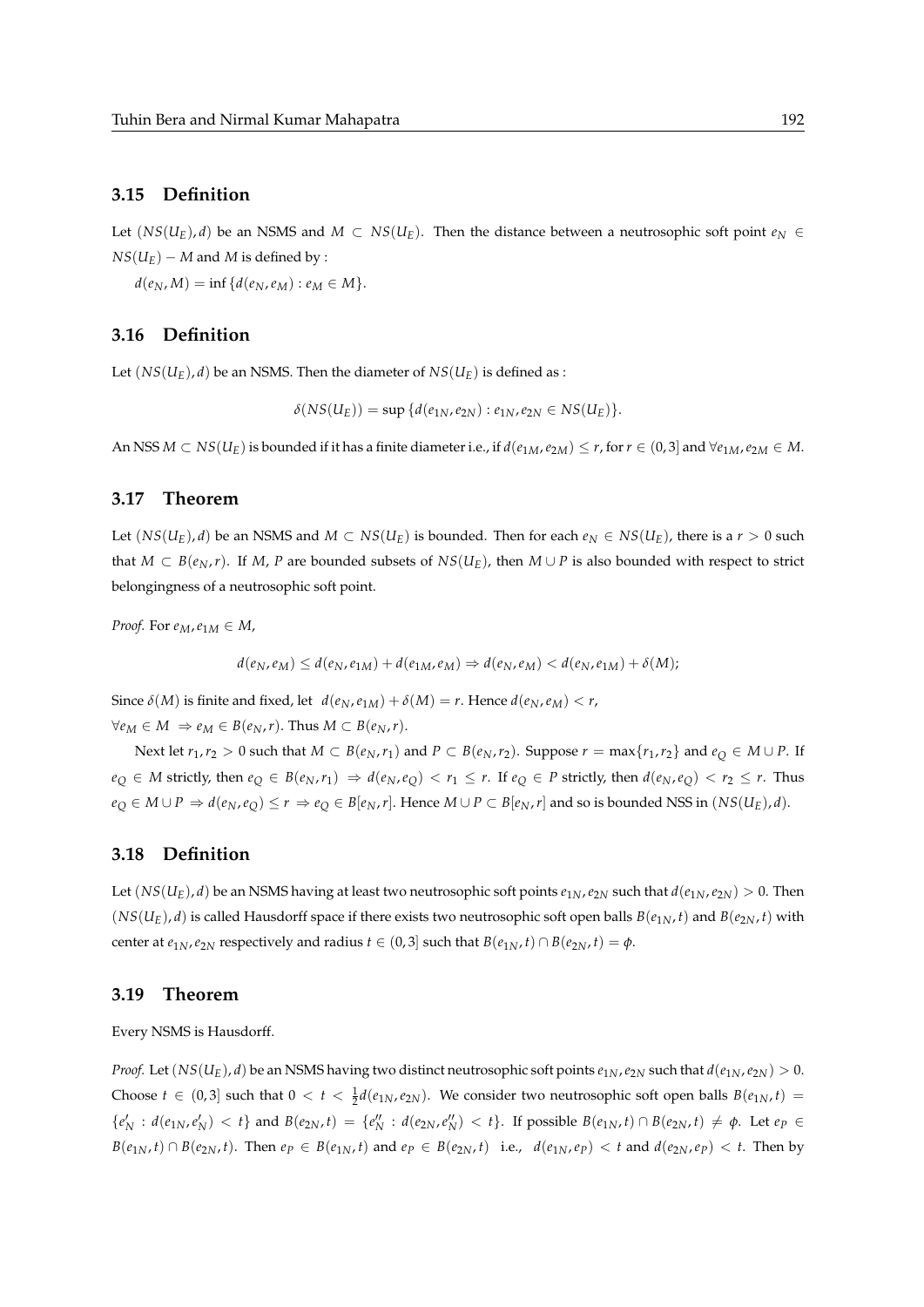NSM4,  $d(e_{1N}, e_{2N}) \leq d(e_{1N}, e_P) + d(e_P, e_{2N}) < t + t = 2t \Rightarrow t > \frac{1}{2}d(e_{1N}, e_{2N})$ . This contradicts our assumption. Hence  $B(e_{1N}, t) \cap B(e_{2N}, t) = \phi$  and so  $(NS(U_E), d)$  is Hausdorff.

#### **3.20 Definition**

Let  $(NS(U_E), d)$  and  $(NS(V_E), d)$  be two NSMSs. Suppose  $N_1 \subset NS(U_E)$  and  $N_2 \subset NS(V_E)$  be two NSSs. Then their cartesian product is  $N_1 \times N_2 = N_3$  where  $f_{N_3}(a,b) = f_{N_1}(a) \times f_{N_2}(b)$  for  $(a,b) \in E \times E$ . Analytically,  $f_{N_3}(a,b)=\{<(x,y),T_{f_{N_3}(a,b)}(x,y),I_{f_{N_3}(a,b)}(x,y),F_{f_{N_3}(a,b)}(x,y)>:(x,y)\in U\times V\}$  with  $\sqrt{ }$  $T_{f_{N_3}(a,b)}(x,y) = T_{f_{N_1}(a)}(x) * T_{f_{N_2}(b)}(y)$ 

$$
\begin{cases}\nI_{f_{N_3}(a,b)}(x,y) = I_{f_{N_1}(a)}(x) \diamond I_{f_{N_2}(b)}(y) \\
I_{f_{N_3}(a,b)}(x,y) = I_{f_{N_1}(a)}(x) \diamond I_{f_{N_2}(b)}(y) \\
F_{f_{N_3}(a,b)}(x,y) = F_{f_{N_1}(a)}(x) \diamond F_{f_{N_2}(b)}(y).\n\end{cases}
$$

This definition can be extended for more than two NSSs.

## **3.21 Theorem**

Cartesian product of two neutrosophic soft Hausdorff metric spaces is Hausdorff.

*Proof.* For two Hausdorff NSMs  $((NS(U_E), d)$  and  $((NS(V_E), d)$ , let  $(e_{1M}, e_{1N})$  and  $(e_{2M}, e_{2N})$  be two points in  $NS(U_F) \times NS(V_F)$  such that  $d((e_{1M}, e_{1N}), (e_{2M}, e_{1N})) > 0$ . Then at least one of  $e_{1M} \neq e_{2M}$ ,  $e_{1N} \neq e_{2N}$  occurs.

Suppose  $e_{1M} \neq e_{2M}$  holds. Since  $((NS(U_E), d)$  is a neutrosophic soft Hausdorff metric space, so there exists two neutrosophic soft open balls  $B(e_{1M}, t_1)$  and  $B(e_{2M}, t_2)$  where  $t_1, t_2 \in (0, 3]$  such that  $0 < t_1, t_2 < \frac{1}{2}d(e_{1M}, e_{2M})$ and  $B(e_{1M}, t_1) \cap B(e_{2M}, t_2) = \phi$ . Since every metric space is metrizable, each  $NS(U_E)$  and  $NS(V_E)$  are open. So  $B(e_{1M}, t_1) \times NS(V_F)$  and  $B(e_{2M}, t_2) \times NS(V_F)$  are the neutrosophic soft open sets on  $NS(U_F) \times NS(V_F)$ . Hence,  $(B(e_{1M}, t_1) \times (NS(V_E)) \cap (B(e_{2M}, t_2) \times (NS(V_E)) = \phi$  and this ends the theorem.

# **4 Sequence in Neutrosophic soft metric space**

# **4.1 Definition**

A sequence of neutrosophic soft points  $\{e_{nN}\}\$ in an NSMS  $(NS(U_F), d)$  is said to converge in  $(NS(U_F), d)$  if there exists a neutrosophic soft point  $e_N \in NS(U_E)$  such that  $d(e_{nN}, e_N) \to 0$  as  $n \to \infty$  or  $e_{nN} \to e_N$  as  $n \to \infty$ . Analytically, for every  $\epsilon > 0$  there exists a natural number  $n_0$  such that  $d(e_{nN}, e_N) < \epsilon$ ,  $\forall n \ge n_0$ .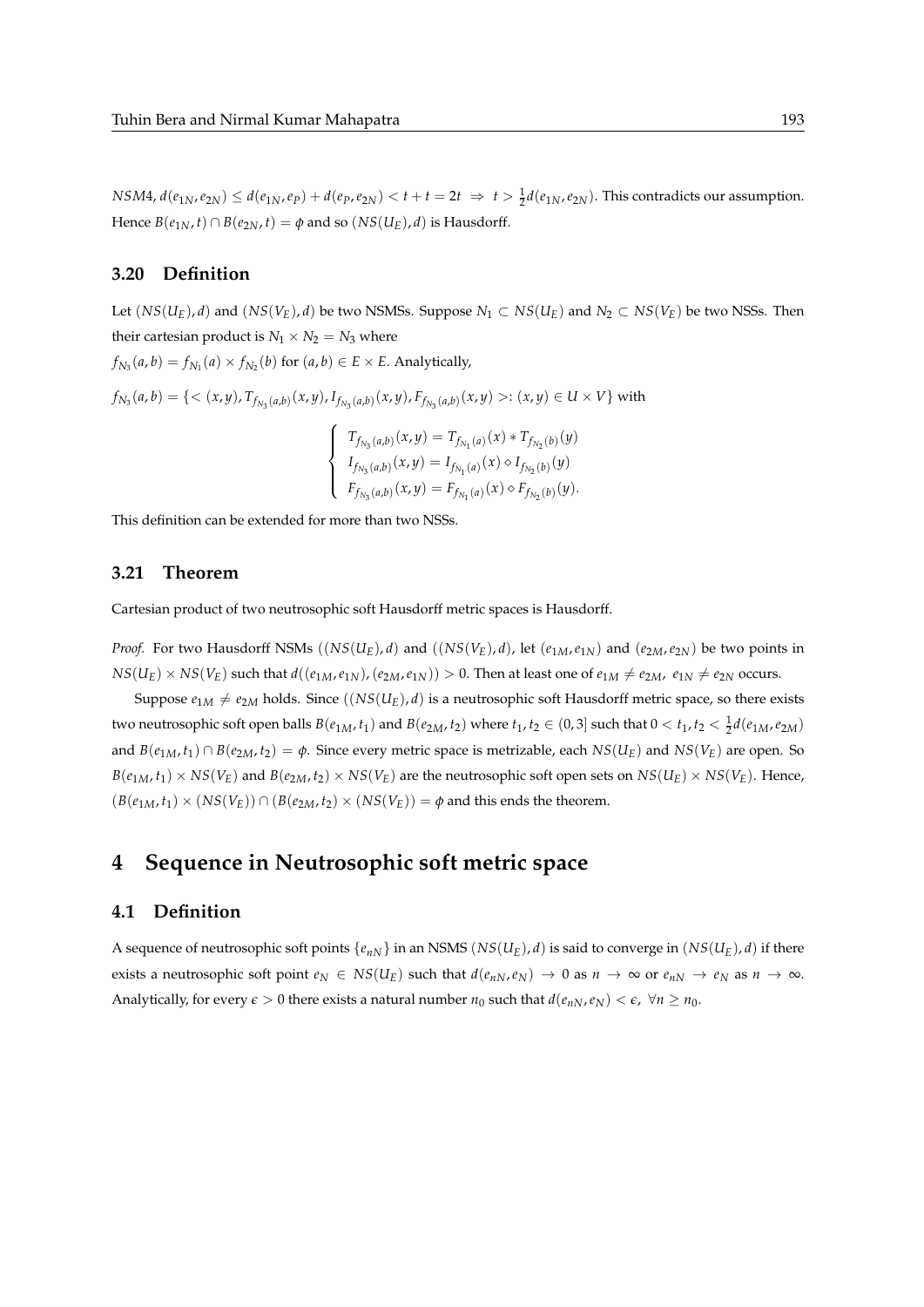#### **4.1.1** *Example*

Let  $E = N$  (the set of natural number) be the parametric set and  $U = Z$  (the set of all integers) be the universal set. Define a mapping  $f_M : \mathbf{N} \to NS(\mathbf{Z})$  where, for any  $n \in \mathbf{N}$  and  $x \in \mathbf{Z}$ ,

$$
T_{f_M(n)}(x) = \begin{cases} 0 & \text{if } x \text{ is odd} \\ \frac{1}{n} & \text{if } x \text{ is even.} \end{cases}
$$

$$
I_{f_M(n)}(x) = \begin{cases} \frac{1}{2n} & \text{if } x \text{ is odd} \\ 0 & \text{if } x \text{ is even.} \end{cases}
$$

$$
F_{f_M(n)}(x) = \begin{cases} 1 - \frac{1}{n} & \text{if } x \text{ is odd} \\ 0 & \text{if } x \text{ is even.} \end{cases}
$$

The tabular representation of the above sequence is given in Table 3.

|               | $e_{1M}$ | $e_{2M}$                                                                              | $e_{3M}$            |  |
|---------------|----------|---------------------------------------------------------------------------------------|---------------------|--|
| odd integers  |          | $(0, \frac{1}{2}, 0)$ $(0, \frac{1}{4}, \frac{1}{2})$ $(0, \frac{1}{6}, \frac{2}{3})$ |                     |  |
| even integers | (1,0,0)  | $(\frac{1}{2}, 0, 0)$                                                                 | $(\frac{1}{3},0,0)$ |  |

Clearly,  $\{e_{nM}\}\rightarrow (0,0,1)$  for odd integers and  $\{e_{nM}\}\rightarrow (0,0,0)$  for even integers. Hence,  $\{e_{nM}\}$  is divergent neutrosophic soft sequence over (**Z**, **N**).

Now, if we construct the falsity membership function of the above sequence in the following manners :

$$
F_{f_M(n)}^1(x) = \begin{cases} \frac{1}{1+n} & \text{if } x \text{ is odd} \\ 0 & \text{if } x \text{ is even.} \end{cases}
$$

$$
F_{f_M(n)}^2(x) = \begin{cases} 1 - \frac{1}{n} & \text{if } x \text{ is odd} \\ \frac{n}{1+n} & \text{if } x \text{ is even.} \end{cases}
$$

then in 1st case  $\{e_{nM}\}\rightarrow (0,0,0)$  and in 2nd case  $\{e_{nM}\}\rightarrow (0,0,1)$  for all integers. So in any case,  $\{e_{nM}\}$  is a convergent neutrosophic soft sequence over (**Z**, **N**).

### **4.2 Theorem**

The limit of a sequence of points in an NSMS is unique.

*Proof.* Let  $\{e_{nN}\}$  be a sequence of points in an NSMS  $(NS(U_E), d)$  such that  $e_{nN} \to e_N$  and  $e_{nN} \to e'_N$  as  $n \to \infty$ . Then for  $\epsilon > 0$  (so small chosen) there exists natural numbers  $n_0$ ,  $n'_0$  such that

$$
d(e_{nN}, e_N) < \frac{\epsilon}{2}
$$
,  $\forall n \ge n_0$  and  $d(e_{nN}, e'_N) < \frac{\epsilon}{2}$ ,  $\forall n \ge n'_0$ .

Let  $N_0 = \max\{n_0, n'_0\}$ . Then  $d(e_N, e'_N) \leq d(e_N, e_{nN}) + d(e_{nN}, e'_N) < \frac{\epsilon}{2} + \frac{\epsilon}{2} = \epsilon$ ,  $\forall n \geq N_0$ . This shows that  $e_N = e'_N$ .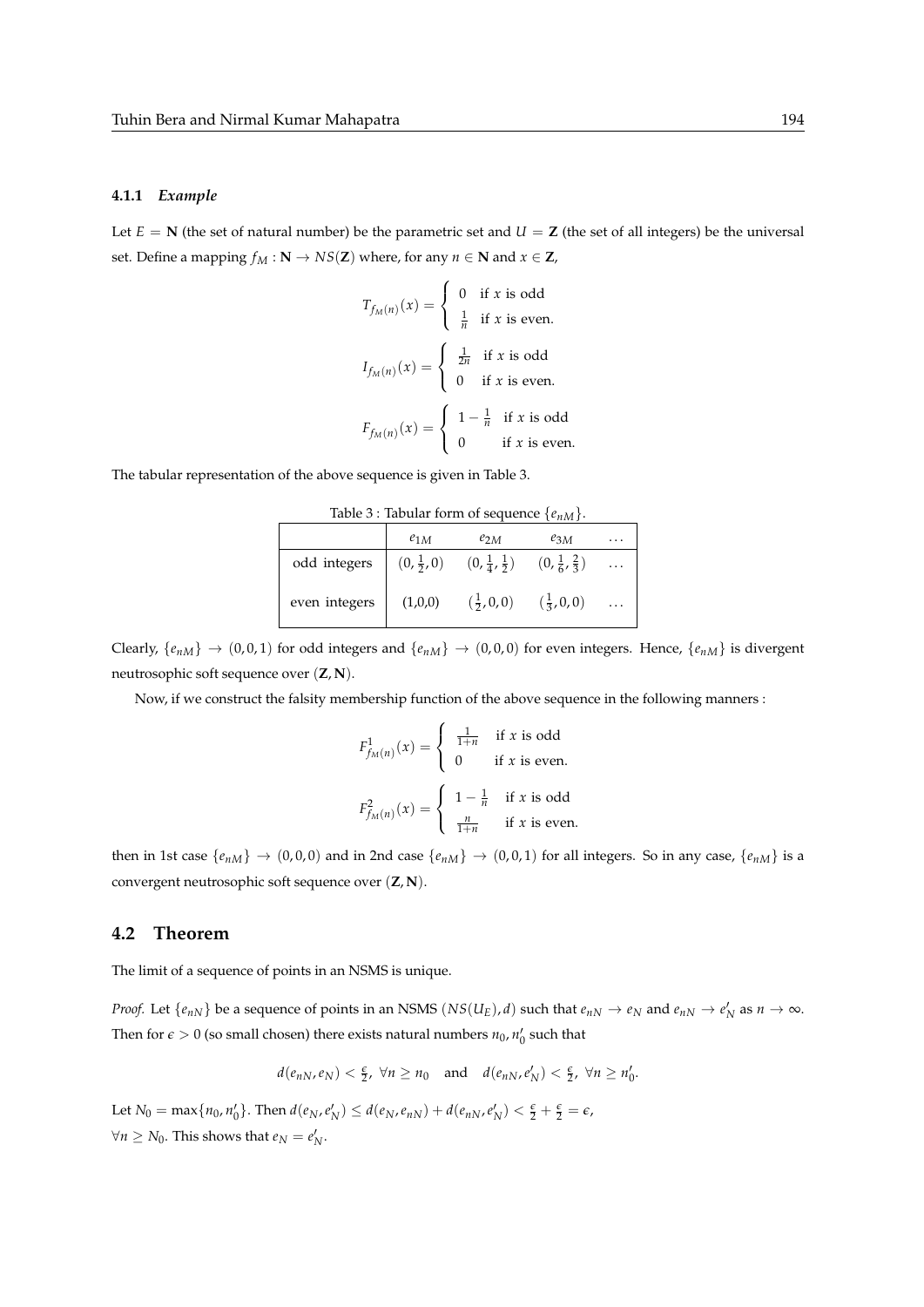# **4.3 Definition**

A sequence  $\{e_{nN}\}$  of neutrosophic soft point in an NSMS ( $NS(U_E)$ , *d*) is said to be a Cauchy sequence if to every  $\epsilon > 0$  there exists an  $n_0 \in \mathbb{N}$  (set of natural numbers) such that  $d(e_{mN}, e_{nN}) < \epsilon$ ,  $\forall m, n \ge n_0$  i.e.,  $d(e_{mN}, e_{nN}) \to 0$ as  $m, n \to \infty$ .

#### **4.3.1** *Example*

Consider the Example (3) of 3.4.1 and the distance function defined in (1) of 3.1.1 for  $k = 1$ ; Then,

$$
d(e_{mN}, e_{nN})
$$
\n
$$
= \min_{x_i} \{ |T_{e_{mN}}(x_i) - T_{e_{nN}}(x_i)| + |I_{e_{mN}}(x_i) - I_{e_{nN}}(x_i)| + |F_{e_{mN}}(x_i) - F_{e_{nN}}(x_i)| \}
$$
\n
$$
= |T_{e_{mN}}(x) - T_{e_{nN}}(x)| + |I_{e_{mN}}(x) - I_{e_{nN}}(x)| + |F_{e_{mN}}(x) - F_{e_{nN}}(x)|
$$
\n
$$
= |\frac{1}{m} - \frac{1}{n}| + |\frac{1}{2m} - \frac{1}{2n}| + |(1 - \frac{1}{m}) - (1 - \frac{1}{n})|
$$
\n
$$
= |\frac{1}{m} - \frac{1}{n}| + |\frac{1}{2m} - \frac{1}{2n}| + |\frac{1}{m} - \frac{1}{n}|
$$
\n
$$
\rightarrow 0 + 0 + 0 = 0; \text{ as } m, n \rightarrow \infty
$$

Hence,  $\{e_{nN}\}$  defined in (3) of 3.4.1 is a Cauchy sequence.

## **4.4 Theorem**

Every neutrosophic soft convergent sequence in an NSMS is a Cauchy sequence.

*Proof.* Let  $\{e_{nN}\}$  be a neutrosophic soft convergent sequence in an NSMS ( $NS(U_E)$ , *d*) and converges to a neutrosophic soft point  $e_N$ . Then for  $\epsilon > 0$  there exists  $n_0 \in \mathbb{N}$  (set of natural numbers) such that  $d(e_{nN}, e_N) < \frac{\epsilon}{2}$ ,  $\forall n \geq$ *n*0.

Now,  $d(e_{mN}, e_{nN}) \leq d(e_{mN}, e_N) + d(e_N, e_{nN}) < \frac{\epsilon}{2} + \frac{\epsilon}{2} = \epsilon$ ,  $\forall m, n \geq n_0$ .

Hence,  $\{e_{nN}\}\$ is a Cauchy sequence.

## **4.4.1** *Note*

Converse of the above theorem may not be true.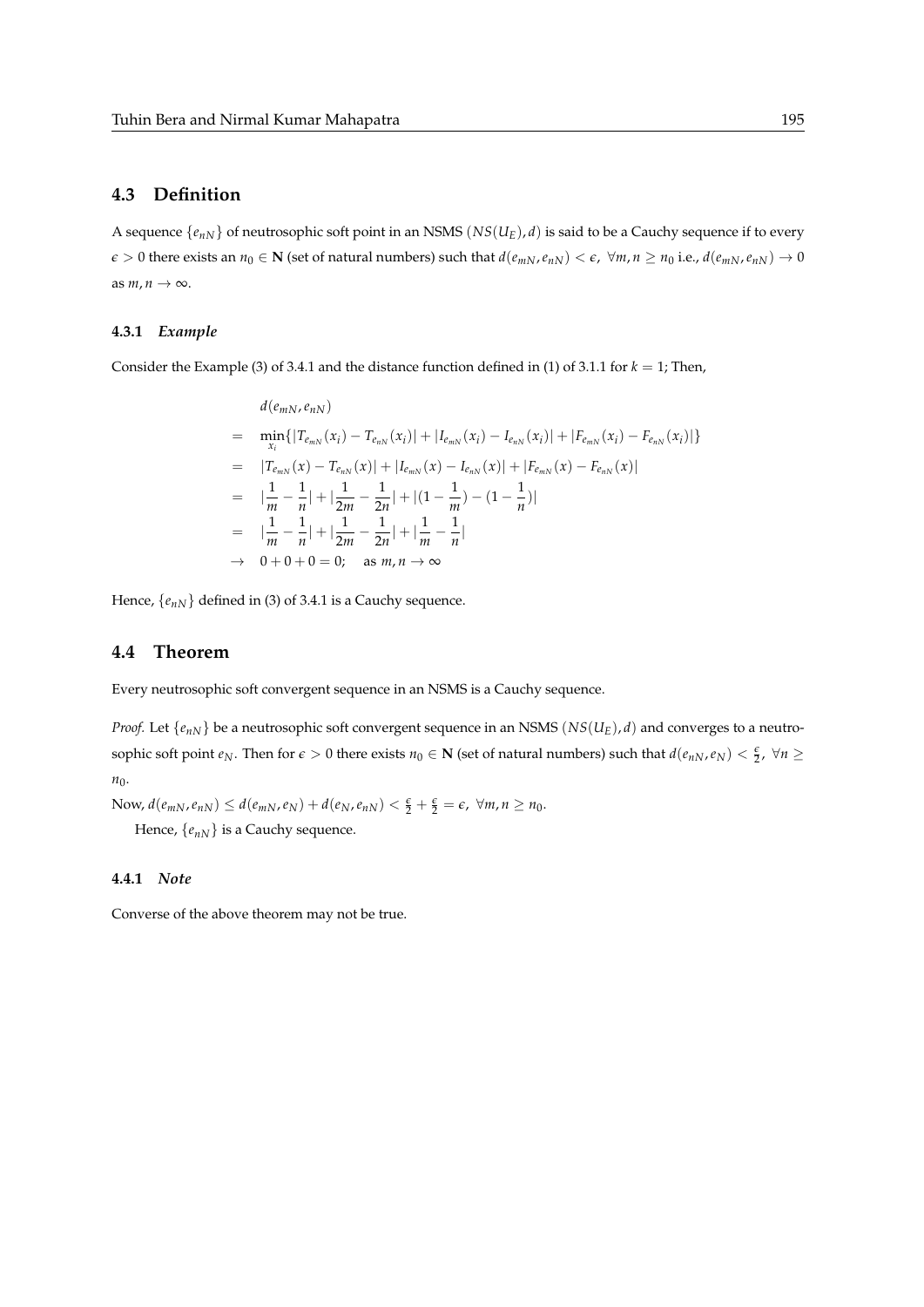Take the Example 4.3.1; Let  $e_{kN} = (\frac{1}{k}, \frac{1}{2k}, 1 - \frac{1}{k})$  ∀*x* ∈ **Z**. Now,

$$
d(e_{nN}, e_{kN})
$$
\n
$$
= |T_{e_{nN}}(x) - T_{e_{kN}}(x)| + |I_{e_{nN}}(x) - I_{e_{kN}}(x)| + |F_{e_{nN}}(x) - F_{e_{kN}}(x)|
$$
\n
$$
= |\frac{1}{n} - \frac{1}{k}| + |\frac{1}{2n} - \frac{1}{2k}| + |(1 - \frac{1}{n}) - (1 - \frac{1}{k})|
$$
\n
$$
= |\frac{1}{n} - \frac{1}{k}| + |\frac{1}{2n} - \frac{1}{2k}| + |\frac{1}{n} - \frac{1}{k}|
$$
\n
$$
= |\frac{1}{n} - \frac{1}{k}| + \frac{1}{2}|\frac{1}{n} - \frac{1}{k}| + |\frac{1}{n} - \frac{1}{k}|
$$
\n
$$
= \frac{5}{2}|\frac{1}{n} - \frac{1}{k}|
$$
\n
$$
\rightarrow \frac{5}{2k} \neq 0; \text{ as } n \rightarrow \infty
$$

Thus, the Cauchy sequence  $\{e_{nN}\}$  is not convergent.

# **4.5 Definition**

An NSMS (*NS*(*UE*), *d*) is said to be complete if every Cauchy sequence in (*NS*(*UE*), *d*) converges to a neutrosophic soft point of *NS*(*UE*).

## **4.5.1 Example**

Let  $U = \{x_1, x_2, x_3, \dots \infty\} \subset \mathbf{R}$  and  $E = \mathbf{N}$ . Then, an  $NS(U_E)$  having the soft points in a sequence is given by the Table 4.

| Table 4 : Tabular form of NSS M. |          |                                                                                                    |          |          |  |
|----------------------------------|----------|----------------------------------------------------------------------------------------------------|----------|----------|--|
|                                  | $e_{1M}$ | $e_{2M}$                                                                                           | $e_{3M}$ | $\cdots$ |  |
|                                  |          | $(T_1(x_1), I_1(x_1), F_1(x_1))$ $(T_2(x_1), I_2(x_1), F_2(x_1))$ $(T_3(x_1), I_3(x_1), F_3(x_1))$ |          | $\ldots$ |  |
| $x_2$                            |          | $(T_1(x_2), I_1(x_2), F_1(x_2))$ $(T_2(x_2), I_2(x_2), F_2(x_2))$ $(T_3(x_2), I_3(x_2), F_3(x_2))$ |          | $\ldots$ |  |
| ÷                                |          |                                                                                                    |          |          |  |

Consider a Cauchy sequence  $\{e_{nM}\}$  of neutrosophic soft points in the NSMS  $(NS(U_E), d)$  with respect to '*d*' as defined in (1) of 3.1.1 for  $k = 2$ ;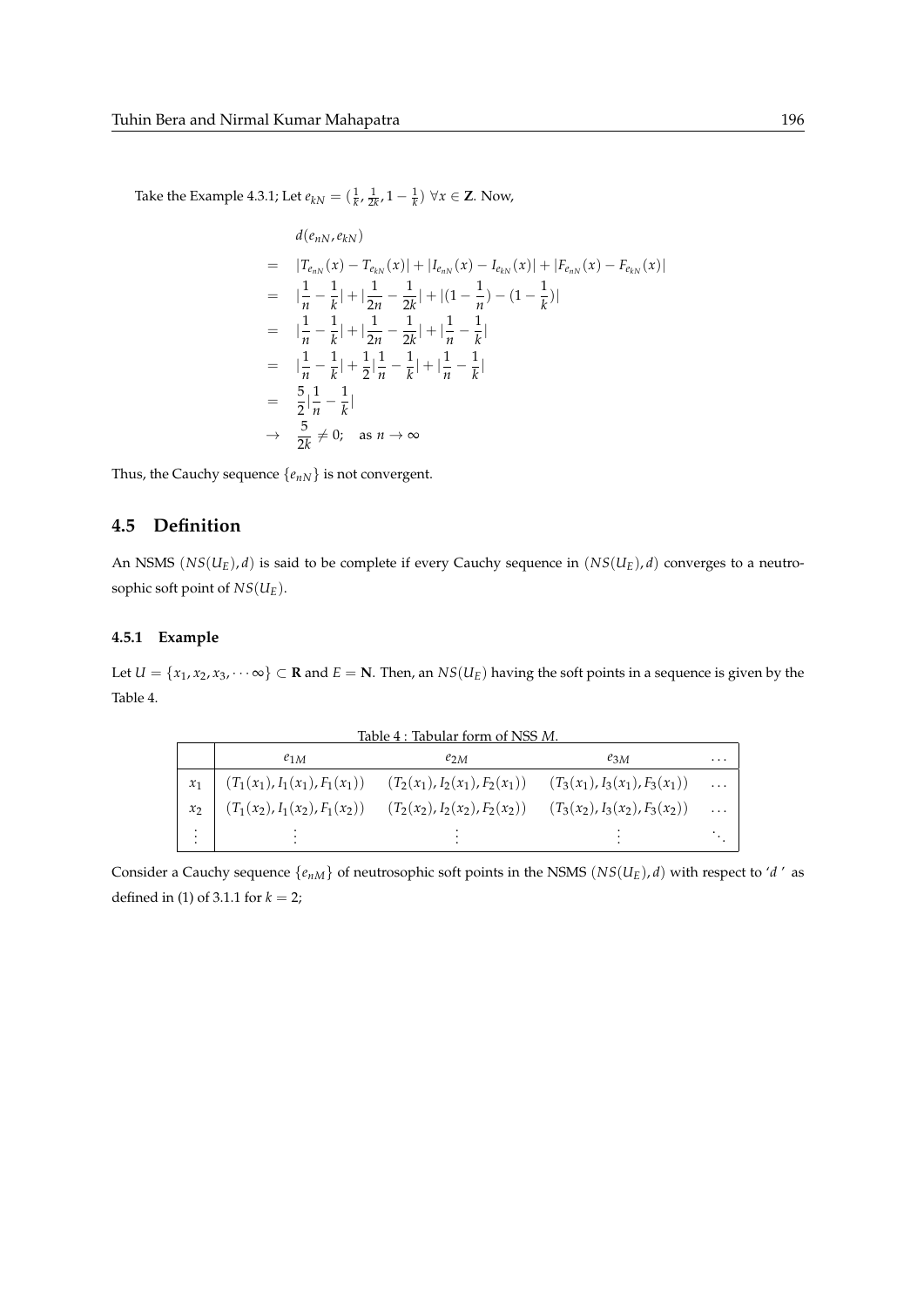Then for arbitrary  $\epsilon > 0$ , there exists a natural number  $n_0$  such that

$$
d(e_{mM}, e_{nM}) < \frac{\epsilon}{3} \text{ if } m, n \ge n_0
$$
  
\n
$$
\Rightarrow \min_{x_i} \{ \sqrt{(|T_{e_{mM}}(x_i) - T_{e_{nM}}(x_i)|^2 + |I_{e_{mM}}(x_i) - I_{e_{nM}}(x_i)|^2 + |F_{e_{mM}}(x_i) - F_{e_{nM}}(x_i)|^2) } \} < \frac{\epsilon}{3}
$$
  
\n
$$
\Rightarrow \sqrt{(|T_{e_{mM}}(x_k) - T_{e_{nM}}(x_k)|^2 + |I_{e_{mM}}(x_k) - I_{e_{nM}}(x_k)|^2 + |F_{e_{mM}}(x_k) - F_{e_{nM}}(x_k)|^2) } < \frac{\epsilon}{3},
$$
  
\n(for  $i = k$ , say )  
\n
$$
\Rightarrow |T_{e_{mM}}(x_k) - T_{e_{nM}}(x_k)|^2 + |I_{e_{mM}}(x_k) - I_{e_{nM}}(x_k)|^2 + |F_{e_{mM}}(x_k) - F_{e_{nM}}(x_k)|^2 < \frac{\epsilon^2}{9}
$$
  
\nSince each term in L.H.S are positive, so  
\n
$$
\Rightarrow |T_{e_{mM}}(x_k) - T_{e_{nM}}(x_k)|^2 < \frac{\epsilon^2}{9}, |I_{e_{mM}}(x_k) - I_{e_{nM}}(x_k)|^2 < \frac{\epsilon^2}{9}, |F_{e_{mM}}(x_k) - F_{e_{nM}}(x_k)|^2 < \frac{\epsilon^2}{9}
$$
  
\n
$$
\Rightarrow |T_{e_{mM}}(x_k) - T_{e_{nM}}(x_k)| < \frac{\epsilon}{3}, |I_{e_{mM}}(x_k) - I_{e_{nM}}(x_k)| < \frac{\epsilon}{3}, |F_{e_{mM}}(x_k) - F_{e_{nM}}(x_k)| < \frac{\epsilon}{3}
$$

This shows that for each fixed  $x_i$  ( $i = 1, 2, 3, \cdots$ ), each of the sequences  $\{T_{e_{nM}}(x_i)\}$ ,  $\{I_{e_{nM}}(x_i)\}$  and  $\{F_{e_{nM}}(x_i)\}$ satisfies Cauchy's criterion for real number sequence. Hence, each sequence is convergent and converges to  $T_{e_M}(x_i)$ ,  $I_{e_M}(x_i)$ ,  $F_{e_M}(x_i)$ , (say) respectively. Clearly,  $e_M = \{< x_i$ ,  $(T_{e_M}(x_i)$ ,  $I_{e_M}(x_i)$ ,  $F_{e_M}(x_i)) >: x_i \in \mathbf{R}\} \in NS(U_E)$ . Now,

$$
d(e_{nM}, e_M)
$$
\n
$$
= \min_{x_i} \{ \sqrt{(|T_{e_{nM}}(x_i) - T_{e_M}(x_i)|^2 + |I_{e_{nM}}(x_i) - I_{e_M}(x_i)|^2 + |F_{e_{nM}}(x_i) - F_{e_M}(x_i)|^2} \}
$$
\n
$$
\leq \min_{x_i} \{ \sqrt{|T_{e_{nM}}(x_i) - T_{e_M}(x_i)|^2 + \sqrt{|I_{e_{nM}}(x_i) - I_{e_M}(x_i)|^2 + \sqrt{|F_{e_{nM}}(x_i) - F_{e_M}(x_i)|^2}} \}
$$
\n(by Minkowski inequality for sum)

\n
$$
= \min_{x_i} \{ |T_{e_{nM}}(x_i) - T_{e_M}(x_i)| + |I_{e_{nM}}(x_i) - I_{e_M}(x_i)| + |F_{e_{nM}}(x_i) - F_{e_M}(x_i)| \}
$$
\n
$$
= |T_{e_{nM}}(x_k) - T_{e_M}(x_k)| + |I_{e_{nM}}(x_k) - I_{e_M}(x_k)| + |F_{e_{nM}}(x_k) - F_{e_M}(x_k)|
$$
\n(for  $i = k$ , say)

\n
$$
= \frac{\epsilon}{3} + \frac{\epsilon}{3} + \frac{\epsilon}{3} = \epsilon \text{ if } n \ge n_0
$$

Thus  $\{e_{nM}\}\rightarrow e_M \in NS(U_E)$  as  $n \rightarrow \infty$  and so  $(NS(U_E), d)$  is a complete NSMS.

### **4.6 Theorem**

An NSMS (*NS*(*UE*), *d*) is complete if every Cauchy sequence in (*NS*(*UE*), *d*) has a convergent subsequence.

*Proof.* Let  $\{e_{n_k}$  $N\}$  be a subsequence of a Cauchy sequence  $\{e_{n}$  $N\}$  in  $(NS(U_E), d)$ . It is necessary to show that if  ${e_{n_kN}}$  converges to a neutrosophic soft point  $e_N$  then  ${e_{nN}}$  itself converges to  $e_N$ .

Since  $\{e_{nN}\}\$ is Cauchy so for  $\epsilon > 0$  there exists  $n_0 \in \mathbb{N}$  (set of natural numbers) such that  $d(e_{mN}, e_{nN}) <$  $\frac{\epsilon}{2}$ ,  $\forall m, n \ge n_0$ . Then  $d(e_{n_kN}, e_N) < \frac{\epsilon}{2}$ ,  $\forall n_k \ge n_0$ .

Now  $d(e_{nN}, e_N) \leq d(e_{nN}, e_{n_kN}) + d(e_{n_kN}, e_N) < \frac{\epsilon}{2} + \frac{\epsilon}{2} = \epsilon$ ,  $\forall n \geq n_0$  and this completes the theorem.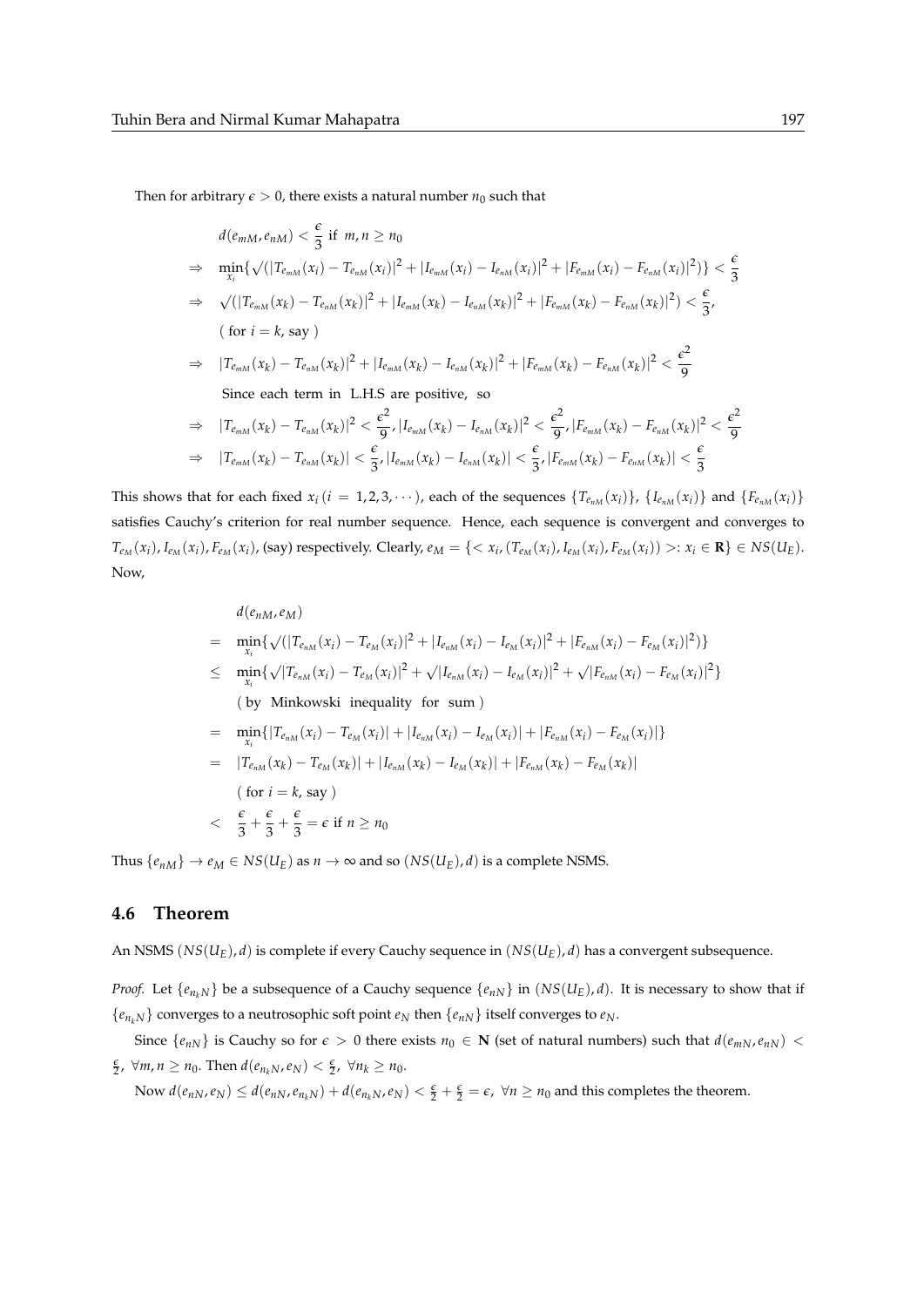## **4.7 Theorem**

Every closed subset of a complete NSS in an NSMS is complete.

*Proof.* Let *M* be a complete NSS in an NSMS ( $NS(U_F)$ , *d*) and *P* be a closed subset of *M*. Suppose  $\{e_{nP}\}$  be a Cauchy sequence in *P*. Since  $P \subset M$  and  $\{e_{nP}\} \in P$ , so  $\{e_{nP}\} \in M$ . But as *M* is complete, so  $\{e_{nP}\} \to e_M \in M$ , say. Now since *P* is closed and limit of a sequence of point in  $(NS(U_E), d)$  is unique, then  $e_M \in P$ , too. Hence *P* is complete in  $(NS(U_E), d)$ .

## **4.8 Theorem**

Let  $(NS(U_E), d)$  be an NSMS and  $\tau_u$  denote the set of all neutrosophic soft open sets in  $NS(U_E)$ . Then  $\tau_u$  has the following properties.

(i)  $\phi_u$ ,  $1_u \in \tau_u$ .

 $(iii) N_1, N_2 \in \tau_u \Rightarrow N_1 \cap N_2 \in \tau_u$ .

 $(iii)$   $\{N_i : i \in \Gamma\} \in \tau_u \Rightarrow \cup_{i \in \Gamma} N_i \in \tau_u$ .

This *τu* is called the neutrosophic soft topology determined by the neutrosophic soft metric *d*.

*Proof.* (i) By the definition of absolute neutrosophic soft set  $(1_u)$ , null neutrosophic soft set  $(\phi_u)$  in 2.6 and by the definition of neutrosophic soft open ball  $B(e_N, t)$ ,  $t \in (0, 3]$  for  $e_N \in 1_u$ , the first property is obvious.

The other two properties follow from Theorems 3.8 and 3.11;

# **5 Conclusion**

The theoretical point of view of neutrosophic soft metric space in terms of neutrosophic soft points has been discussed and illustrated with suitable examples in the present paper. The notion of convergence of a neutrosophic soft sequence and the complete NSMS have been proposed here. Some related theorems have been developed also.

# **References**

- [1] L. A. Zadeh, Fuzzy sets, information and control, 8, 338-353, (1965).
- [2] K. Atanassov, Intuitionistic fuzzy sets, Fuzzy sets and systems, 20(1), 87-96, (1986).
- [3] D. Molodtsov, Soft set theory- First results, Computer and Mathematics with Applications, 37(4-5), 19-31, (1999).
- [4] P. K. Maji, R. Biswas and A. R. Roy, Fuzzy soft sets, The journal of fuzzy mathematics, 9(3), 589-602, (2001).
- [5] P. K. Maji, R. Biswas and A. R. Roy, Intuitionistic fuzzy soft sets, The journal of fuzzy mathematics, 9(3), 677-692, (2001).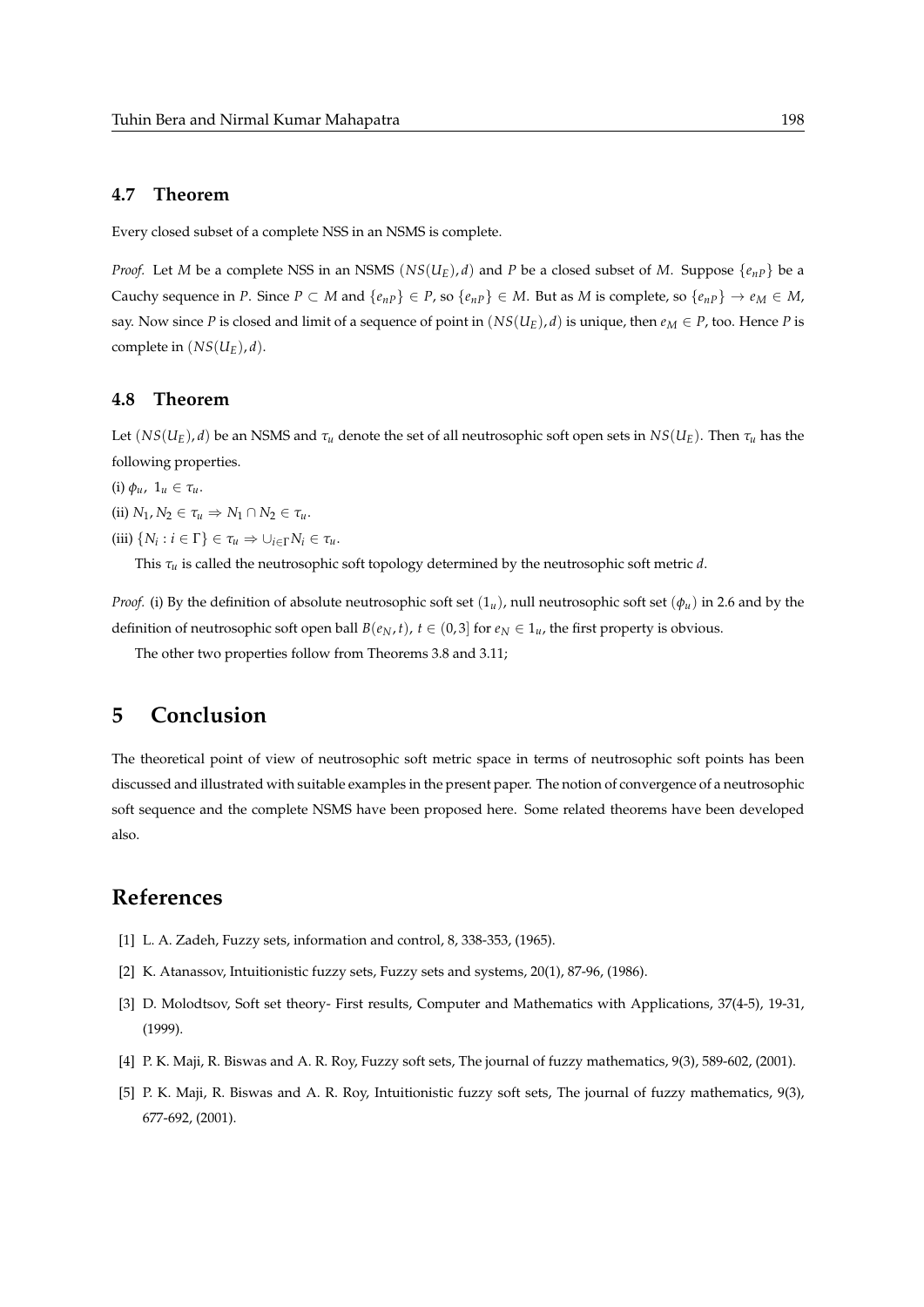- [6] P. K. Maji, R. Biswas and A. R. Roy, On intuitionistic fuzzy soft sets, The journal of fuzzy mathematics, 12(3), 669-683, (2004).
- [7] O. Kalseva and S. Seikkala, On fuzzzy metric spaces, Fuzzy sets and systems, 12, 215-229, (1984).
- [8] I. Kramosil and J. Michalek, Fuzzy metric and statistical metric spaces, Kybernetika, 11, 326-334, (1975).
- [9] M. Grabiec, Fixed points in fuzzy metric spaces, Fuzzy sets and systems, 27, 385-389, (1989).
- [10] A. George and P. Veeramani, On some results in fuzzy metric spaces, Fuzzy sets and systems, 64, 395-399, (1994).
- [11] A. George and P. Veeramani, Some theorems in fuzzy metric spaces, J. Fuzzy Math., 3, 933-940, (1995).
- [12] A. George and P. Veeramani, On some results of analysis for fuzzy metric spaces, Fuzzy sets and systems, 90, 365-368, (1997).
- [13] K. Chakrabarty, R. Biswas and S. Nanda, On fuzzy metric spaces, Fuzzy sets and systems, 99, 111-114, (1998).
- [14] V. Gregori and S. Romaguera, Some properties of fuzzy metric spaces, Fuzzy sets and systems, 115, 485-489, (2000).
- [15] V. Gregori and S. Romaguera, On completion of fuzzy metric spaces, Fuzzy sets and systems, 130, 399-404, (2002).
- [16] J. Rodrigues-Lopez, S. Ramaguera, The Hausdorff fuzzy metric on compact sets, Fuzzy sets and systems, 147, 273-283, (2004).
- [17] G. A. Afrouzi, S. Shakeri and S. H. Rasouli, On the fuzzy metric spaces, J. Math. and Comput. Sc., 2(3), 475-482, (2011).
- [18] C. Chang, Fuzzy topological spaces, J. Math. Anal. Appl., 24, 182-190, (1968).
- [19] S. Roy and T. K. Samanta, A note on fuzzy soft topological spaces, Ann. Fuzzy Math. Inform., 3(2), 305-311, (2012).
- [20] J. H. Park, Intuitionistic fuzzy metric spaces, Chaos, Solitons and Fractals, 22(5), 1039-1046, (2004).
- [21] C. Alaca, D. Turkoglu and C. Yildiz, Fixed points in intuitionistic fuzzy metric spaces, Chaos, Solitons and Fractals, 29(5), 1073-1078, (2006).
- [22] T. Beaula and C. Gunaseeli, On fuzzy soft metric spaces, Malaya J. Mat., 2(3), 197-202, (2014).
- [23] T. Beaula and R. Raja, Completeness in fuzzy soft metric spaces, Malaya J. Mat., S(2), 438-442, (2015).
- [24] M. I. Yazar, C. Gunduz (Aras) and S. Bayramov, Fixed point theorems of soft contractive mappings, Filomat 30 (2), 269-279, (2016).
- [25] C. Gunduz (Aras), M. I. Yazar and S. Bayramov, Some notes on compact sets in soft metric spaces, AFMI, accepted (March, 2017).
- [26] M. I. Yazar, T. Bilgin, S. Bayramov and C. Gunduz (Aras), A new view on soft normed spaces, Computer Networks, International Mathematical Forum 9 (24), 1149-1159, (2014).